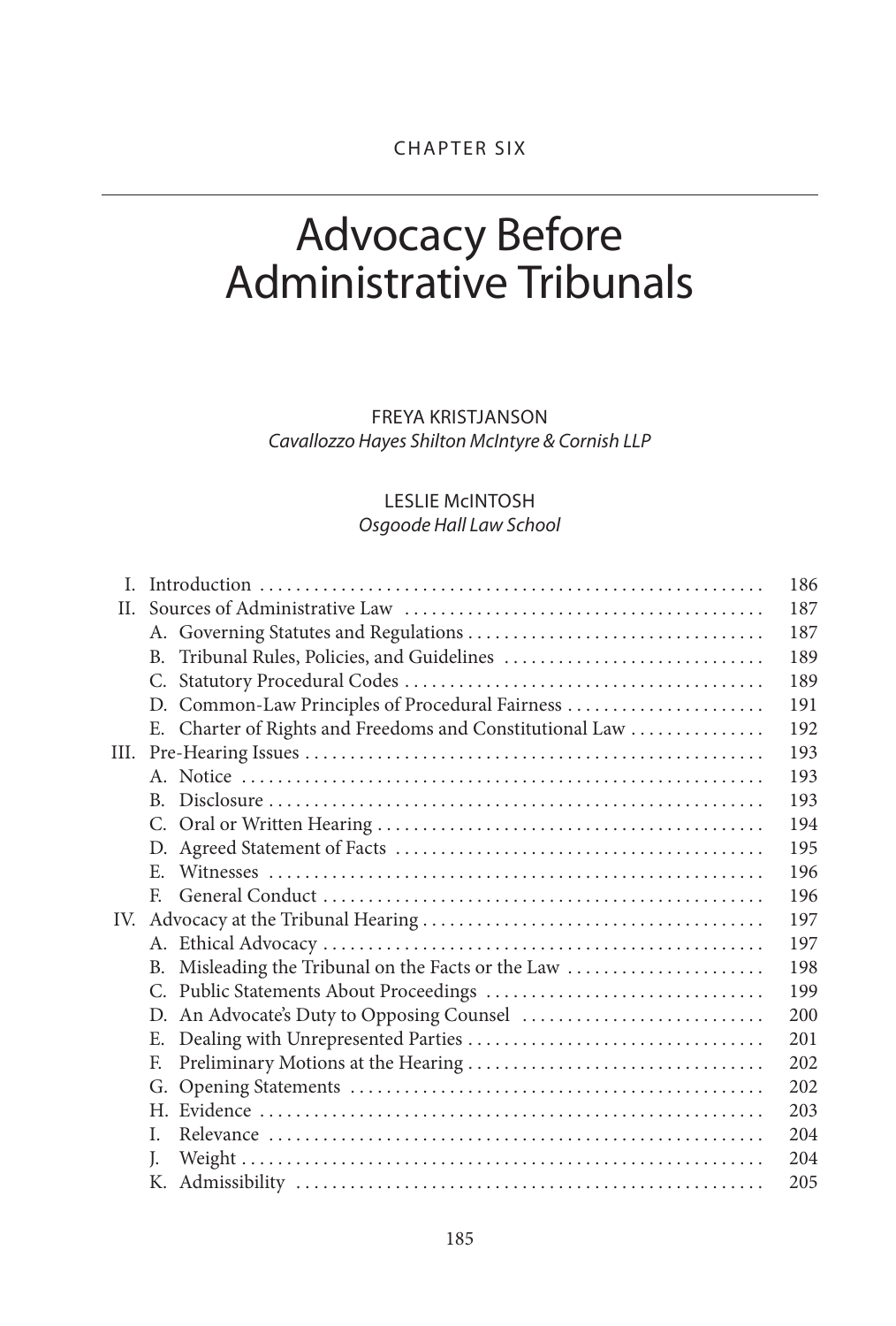<span id="page-1-0"></span>

|  | 205   |
|--|-------|
|  | 205   |
|  | 205   |
|  | 206   |
|  | 207   |
|  | 208   |
|  | - 208 |
|  | 209   |
|  |       |
|  |       |

#### **I. Introduction**

Advocacy is the art of persuasion. Does the art of persuasion before administrative tribunals differ from advocacy in civil and criminal courts? Does it vary from tribunal to tribunal? While there are obvious similarities, the answer to both questions is "yes."

This book aims to situate administrative law in context. The earlier chapters illustrate that appreciating the different contexts in which various tribunals operate is the key to understanding many administrative law concepts. For example, the content of the duty of fairness varies depending on a number of factors, including the nature of the tribunal.1 Differences between administrative tribunals and courts, as well as among administrative tribunals, also dictate different techniques of advocacy. The cardinal rule of advocacy before administrative tribunals is, therefore, know the tribunal. The focus of this chapter is on adjudicative tribunals, which decide cases in which two or more parties appear before the tribunal. In adjudicative tribunal settings, a party may be represented by counsel, a law student with a legal clinic, a paralegal, or may be unrepresented. Each of these present different challenges for lawyers. A more complete discussion of these issues is set out by Lorne Sossin in Chapter 7, Access to Administrative Justice and Other Worries. Administrative advocates may also make submissions before a range of other kinds of tribunals—for example, ministers, public inquiries, or advisory councils. Advocacy techniques must be adapted accordingly.

Rather than discussing substantive administrative law principles, this chapter aims to provide a practical review of what advocates need to know and should consider when presenting a case. In a sense, we are building on the substantive principles you will learn from the rest of the textbook and demonstrating how to apply substantive administrative law principles in the practice of law. The chapter is divided into three parts: first, the sources of administrative law that are essential to the presentation of a case; second, pre-hearing issues; and third, advocacy at administrative hearings, including ethics, civility, and professionalism in the practice of administrative law.

Grand Huscroft's Chapter 5, From Natural Justice to Fairness: Thresholds, Content, and the Role of Judicial Review, and Laverne Jacobs's Chapter 8, Caught Between Judicial Paradigms and the Administrative State's Pastiche: "Tribunal" Independence, Impartiality, and Bias, contain a thorough discussion on the contextual aspects of procedural fairness.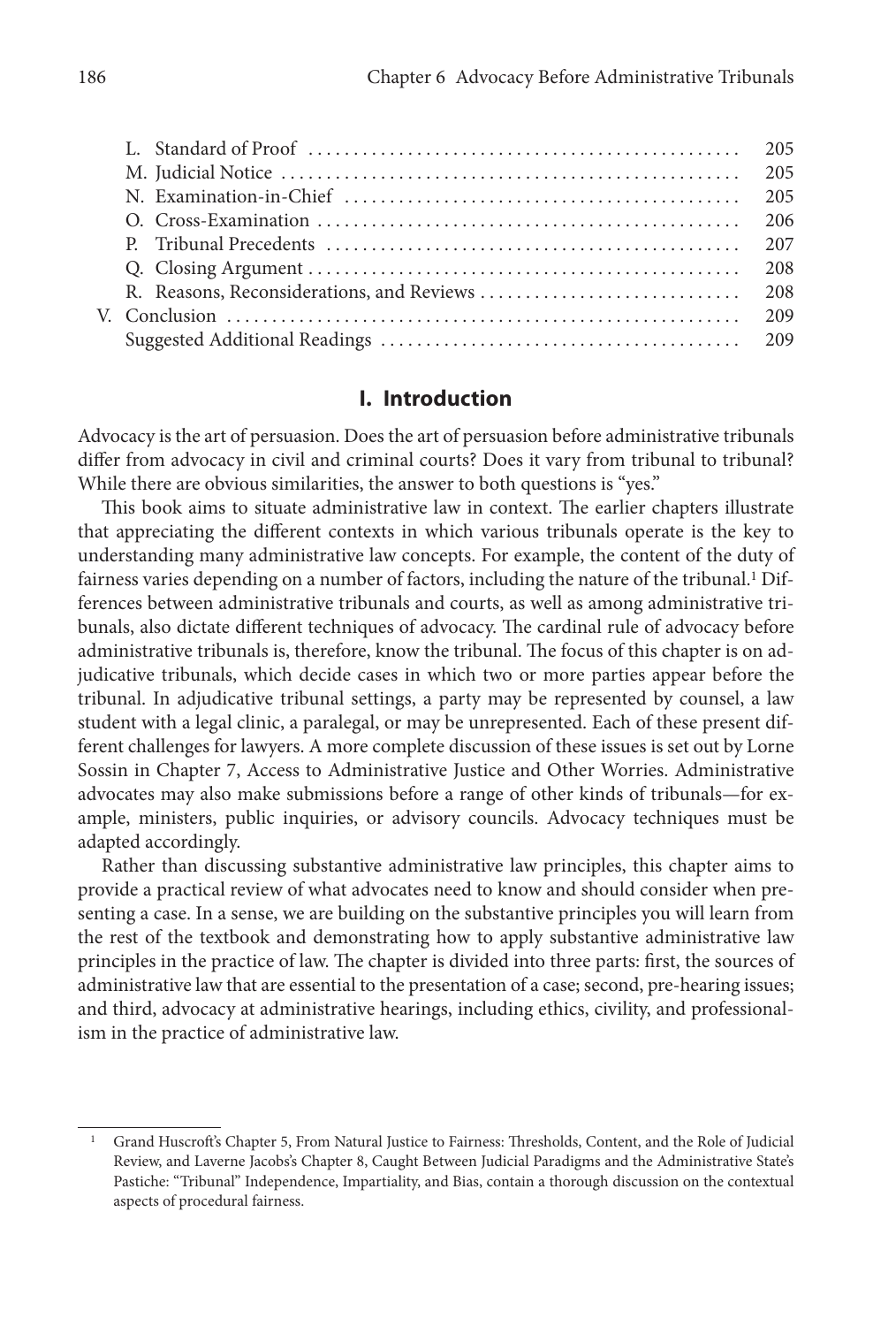## **II. Sources of Administrative Law**

<span id="page-2-0"></span>In any administrative law proceeding, the advocate will have to consider which of the following sources of law apply, and how each of these will affect the nature of the advocacy:

- the governing statutes, regulations, and the general regulatory context;
- tribunal rules, policies, and guidelines;
- statutory procedural codes such as the *Statutory Powers Procedure Act* (SPPA)<sup>2</sup> (Ontario) or the *Administrative Tribunals Act* (ATA)<sup>3</sup> (British Columbia);
- common-law principles of procedural fairness;
- • *Canadian Charter of Rights and Freedoms*<sup>4</sup> and other constitutional law principles; and
- other applicable laws, particularly the rules of evidence.

#### **A. Governing Statutes and Regulations**

It is critical to start with the tribunal's governing statute or statutes. It is important to remember that the statute that establishes the administrative decision-maker may not be the same statute pursuant to which the particular proceeding arises. For example, in Ontario, most administrative pension proceedings arise under the *Pension Benefits Act*. <sup>5</sup> However, the tribunal that hears those matters—namely, the Financial Services Tribunal—is established under a separate statute—that is, the *Financial Services Commission of Ontario Act*. 6

The governing statutes and accompanying regulations should be examined not only for provisions that create unique procedural requirements but also to *characterize* the tribunal. Is it primarily adjudicative, deciding disputes between two parties? Is it a regulatory tribunal governing an area of activity? Is it a licensing tribunal deciding whether persons can engage in particular livelihoods? Does it review government decisions with respect to various benefits? The characterization of the administrative decision-maker will often dictate the type of advocacy that will be required, as well as procedural protections that may be available at common law.

The regulatory context is a key factor in advocacy before administrative tribunals. An administrative case is generally argued in the context of a particular statute, before a statutory decision-maker with statutory jurisdiction. In addition to legal constraints, these statutes (often supplemented by tribunal rules and guidelines) reflect normative policy choices—for example, providing income for injured workers, protecting investors and the stability of capital markets, encouraging competition, and protecting the public. The good advocate

<sup>2</sup> R.S.O. 1990, c. S.22 [SPPA]; in the discussion below, reference is made to the SPPA as an example of general legislation conferring procedural powers on tribunals.

<sup>3</sup> S.B.C. 2004, c. 45 [ATA].

<sup>4</sup> Part I of the *Constitution Act, 1982*, being Schedule B to the *Canada Act 1982* (U.K.), 1982, c. 11.

<sup>5</sup> R.S.O. 1990, c. P.8.

<sup>6</sup> S.O. 1997, c. 28.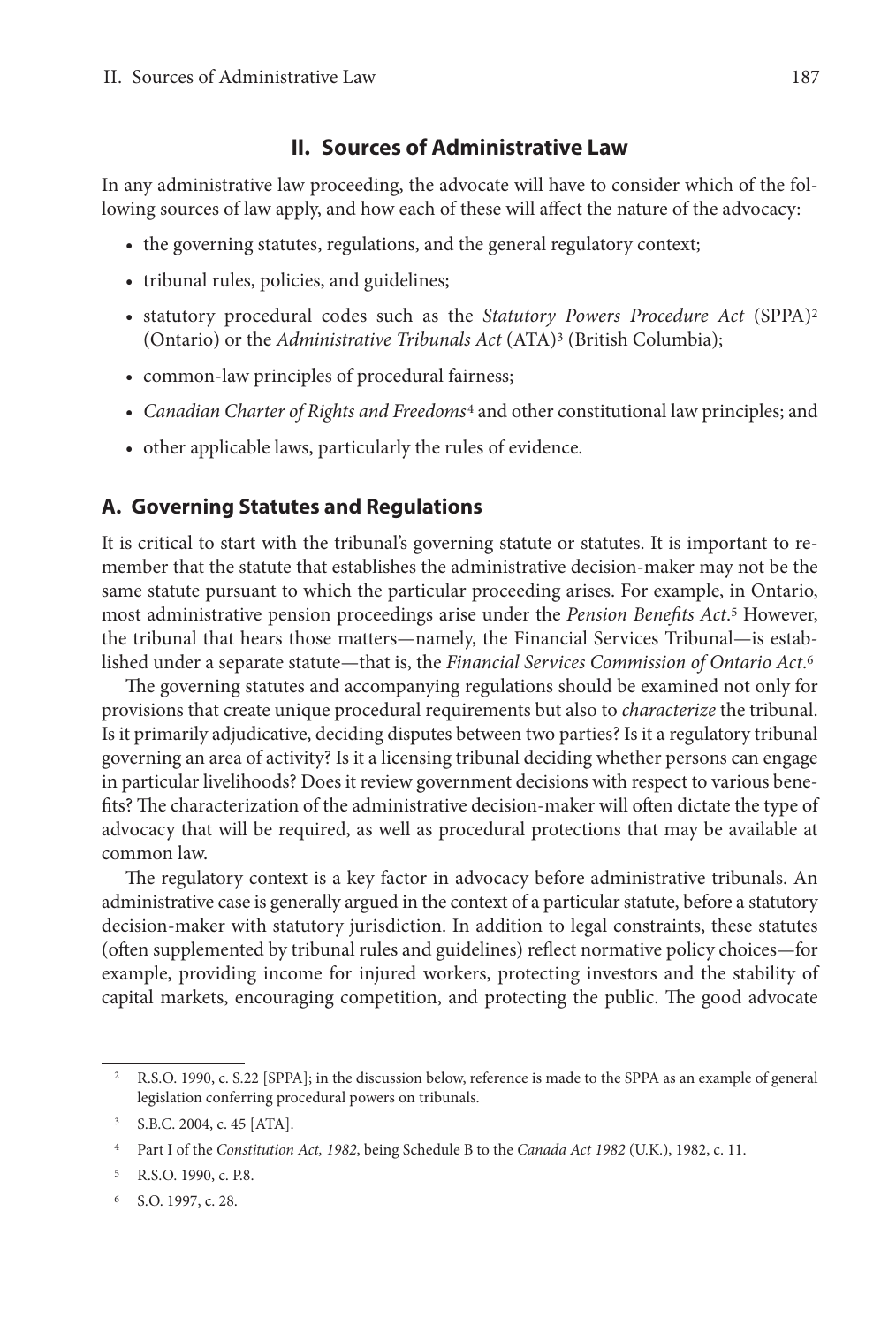will discern these normative policy choices and use them to support all of his or her advocacy choices in the context of a specific administrative setting.

A good advocate will reread the tribunal's constituent statute and the statute under which the particular proceeding arises each time a new file is opened. Rereading the statute or statutes and regulations in the context of a specific file can shed new light on what may seem to be familiar provisions.

It is important to be familiar with all the sections that are relevant, because the statutory decision-maker must make a decision in accordance with his or her statutory mandate. The burden is on the advocate to ensure that all statutory preconditions are met and that the appropriate evidence is called to establish what the statute requires. As part of this, the advocate should take time to think about the purpose of the statute. Perhaps one of the fundamental distinctions between criminal and civil advocacy, on the one hand, and administrative advocacy, on the other, is the importance of the purpose of the statutory scheme. A good advocate will present a case that the decision-maker will think is just and in accordance with the purpose of the statute.

The statutory context, including the purpose of the statute, also provides a theme within which the case will be argued. For example, the *Workplace Safety and Insurance Act, 1997*, 7 an income replacement system for injured workers, has a purpose clause that reads:

1. The purpose of this Act is to accomplish the following in a financially responsible and accountable manner:

- 1. To promote health and safety in workplaces.
- 2. To facilitate the return to work and recovery of workers who sustain personal injury arising out of and in the course of employment or who suffer from an occupational disease.
- 3. To facilitate the re-entry into the labour market of workers and spouses of deceased workers.
- 4. To provide compensation and other benefits to workers and to the survivors of deceased workers.

Advocacy literature teaches that cases are built around the development of a "theme." In administrative law, it is important to use the statute to develop a theme that will resonate with the administrative decision-maker. The purpose clause in the *Workplace Safety and Insurance Act, 1997*, set out above, provides the advocate with a significant set of themes that should be used to develop the case from inception to conclusion. In a dispute between the worker and the employer over whether, when, and how return to work should take place after an accident, each side could use these themes to structure their presentation. From the employer's perspective, the theme could be "financially responsible" decision making—for example, the injured worker is asking for too much. From the injured workers' perspective, emphasis might be placed on the importance of accountability for "facilitating re-entry" into the labour market.

S.O. 1997, c. 16, Sch. A, s. 1.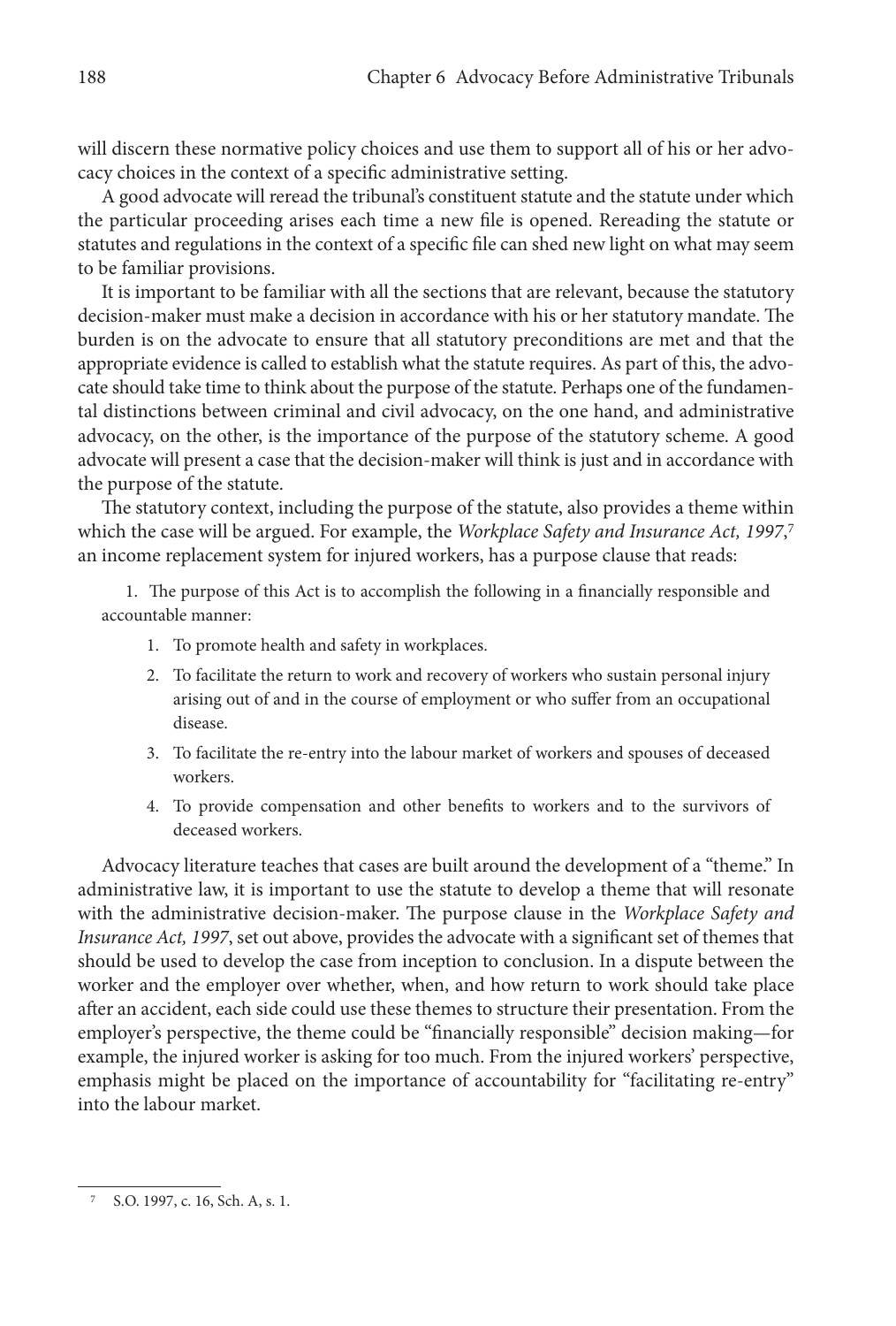#### <span id="page-4-0"></span>**B. Tribunal Rules, Policies, and Guidelines**

Statutes, regulations, and statutory procedural codes are the obvious sources of a tribunal's authority.8 These are "rules" that have been imposed on administrative tribunals from the outside—that is, the common law by courts and statutes and regulations by the legislature and the executive, respectively.

There may also be rules promulgated by tribunals themselves.9 Although it was initially not without controversy, there is now general agreement that rule making by tribunals is a good thing. Rule making is advantageous for the same reason that it is appropriate to have different statutory provisions for different tribunals—that is because of the diversity of administrative tribunals.

Even the most informal of tribunals has likely engaged in rule making in a number of areas. Tribunal rules typically deal with such basic topics as the circumstances in which the tribunal will grant an adjournment, service of documents, motions, and prerequisites for reconsideration of decisions. Because the tribunal will be intimately familiar with its own rules, it is crucial that the advocate have the same degree of familiarity. Failure to comply with a tribunal's rules may cause delay and expense for the client and will erode the patience of the tribunal.

Tribunals also have various other sources of internal law, set out in policies, directives, guidelines, precedents, procedural orders, or notices of hearing.10 Often, such materials may be found only at the tribunal's offices. The registrars or secretaries of tribunals and their inhouse counsel are good sources of information about the tribunal's internal laws.

Externally, administrative tribunals are accountable to a ministry or department of government. Their constituent statutes are administered by a ministry or department of the government. Tribunals may be overseen by various means, such as memoranda of understanding or ministerial policy statements. The statute creating the government ministry or department may also shed some light on the context in which the tribunal operates. A good advocate will understand the policy behind the creation of the tribunal and the role it is intended to fulfill in the broader scheme.

#### **C. Statutory Procedural Codes**

Some provinces have statutory procedural codes that establish procedural requirements for administrative proceedings—for example, the Ontario SPPA,11 the Alberta *Administrative Procedures and Jurisdiction Act*, <sup>12</sup> the Quebec *Administrative Justice Act*, <sup>13</sup> and the B.C.

<sup>&</sup>lt;sup>8</sup> See the discussion of substantive issues regarding rules by Andrew Green in Chapter 4, Regulations and Rule Making: The Dilemma of Delegation.

<sup>9</sup> See *ibid.* Many statutes or procedural codes provide tribunals with rule-making authority. See e.g. SPPA, *supra* note 2, s. 25.1.

<sup>&</sup>lt;sup>10</sup> See the discussion of "soft law" by Andrew Green in Chapter 4, Regulations and Rule Making: The Dilemma of Delegation.

<sup>11</sup> *Supra* note 2.

<sup>12</sup> R.S.A. 2000, c. A-3.

<sup>13</sup> R.S.Q., c. J-3.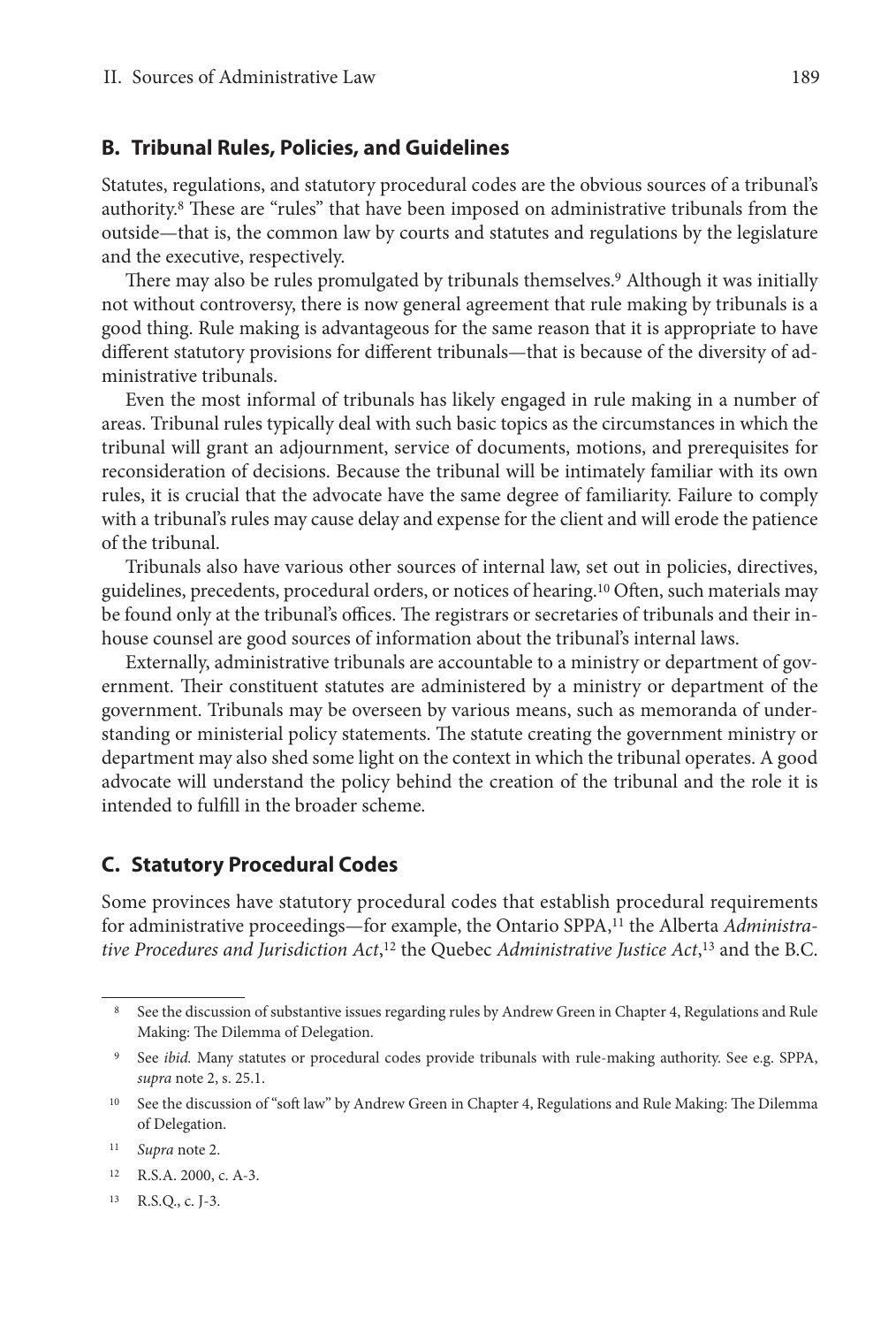*Administrative Tribunal Act*. <sup>14</sup> Of note, the federal system does not have a statutory procedural code. These procedural codes are important in administrative law.

Alberta's procedural code does not contain a provision that provides for its general applicability. Instead, the tribunals that are subject to it are designated by regulation. Its provisions are not comprehensive. In contrast, Quebec's procedural code is detailed. There are different procedural requirements for "adjudicative" and "administrative" tribunals.

The approach of British Columbia's procedural code is to empower tribunals to make their own rules. There are few procedural requirements prescribed by the ATA. Reference must be had to the tribunal's enabling statute or statutes to ascertain which, if any, of the procedural provisions of the ATA apply.

Ontario's procedural code also recognizes the differences among administrative tribunals. It does not adopt a one-size-fits-all approach. The SPPA was a compromise between inserting detailed procedural provisions into each statute under which a hearing is required and having one set of procedural rules for all tribunals<sup>15</sup> The former approach was too unwieldy. The latter was too inflexible to take into account the differences among tribunals. The SPPA applies to the exercise of a "statutory power of decision" where a hearing is required by or under a statute or "otherwise by law."16

Specific procedural provisions are often set out in a tribunal's enabling legislation. It is important to note that a tribunal may be established under one statute, but its proceedings may be governed by another, and that there may be applicable procedural provisions in both.<sup>17</sup>

Different procedural codes relate to the procedural provisions in enabling statutes in different ways. Alberta's procedural code says that it does "not relieve an authority from complying with any procedure to be followed by it under any other Act relating to the exercise of its statutory power."18 In Ontario, if the procedural provisions in a tribunal's enabling legislation conflict with the SPPA, the SPPA prevails unless it is expressly provided in the other statute that "its provisions and regulations, rules or by-laws made under it apply despite anything in the [SPPA]."19 However, the SPPA itself continues or restores the primacy of the tribunal's enabling legislation in certain cases.

What is the relationship between procedural codes and the common law? Because the procedural codes represent "minimum rules," the common law may operate to require greater procedural protections than those set out in the procedural codes.

<sup>14</sup> *Supra* note 3.

<sup>15</sup> *Royal Commission Inquiry into Civil Rights Report* (McRuer J.C., Chair) (1971), vol. 1, c. 14, at 209-10.

<sup>16</sup> SPPA, *supra* note 2, s. 3(1); exceptions are listed in s. 3(2).

<sup>&</sup>lt;sup>17</sup> For example, in Ontario, the Social Benefits Tribunal is established under the *Ontario Works Act*, 1997, S.O. 1997, c. 25, Sch. B, but it conducts hearings under the *Ontario Disability Support Program Act, 1997*, S.O. 1997, c. 25, Sch. B.

<sup>18</sup> *Supra* note 12, s. 2(8).

<sup>19</sup> SPPA, *supra* note 2, s. 32.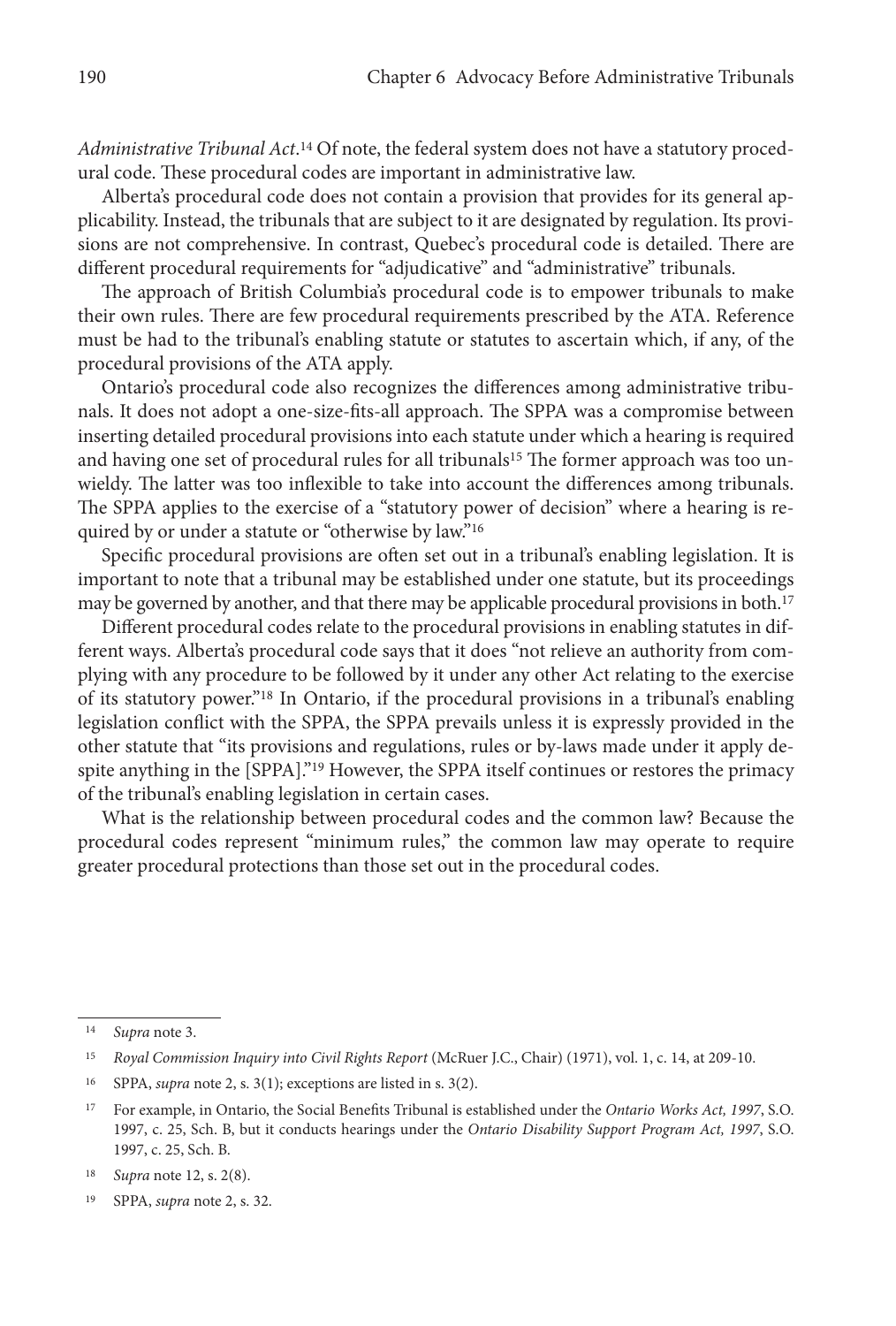#### <span id="page-6-0"></span>**D. Common-Law Principles of Procedural Fairness**

In any administrative proceeding, the types of procedural protections to which one is entitled vary widely depending on the context. Does procedural fairness require a full oral hearing, or is the nature of the decision such that the affected party's rights are protected by the ability to make written submissions? What level of disclosure is required? Has the administrative body created "legitimate expectations"? Does "the right to state one's case" require cross-examination and representation by counsel? None of these questions can be answered in the abstract. They all require a careful examination of the type of interest at stake, the regulatory context, and the impact of the decision. One of the chief duties of an administrative advocate is to consider what level of procedural protections should be sought pursuant to common-law principles of procedural fairness.

The Supreme Court of Canada's decision in *Baker v. Canada (Minister of Citizenship and Immigration*)<sup>20</sup> established the modern common-law approach to the duty of fairness. This case is the subject of extensive commentary in this book.21 One of *Baker*'s legacies is that administrative decision making is now seen as falling somewhere on a spectrum between quasi-judicial and legislative decision making, with procedural entitlements varying according to placement on the spectrum. Once an individual's "rights, privileges or interests" are at stake, the duty of fairness applies and the question then becomes one of degree.22

The five *Baker* factors attempt to balance the need to give effect to legislative intention in crafting administrative processes, which include accessibility, efficiency, informality and cost, with the need to ensure that those processes protect individual interests. In any administrative proceeding, the advocate must be prepared to argue about the procedural protections being sought on the basis of the five *Baker* principles, making reference to fundamental principles of administrative law.

The question who may be a party to a proceeding is a good example of the interaction among enabling statutes, statutory procedural codes, and the common law.<sup>23</sup> The starting point, as always, should be the statute or statutes governing the tribunal. The different functions of tribunals often dictate different provisions with respect to who may be a party. For example, in professional discipline cases, the statute may provide that, in addition to the governing body and the professional, the complainant may be a party. In environmental or planning cases, the tribunals may have the statutory authority to admit interveners in the public interest.

If the statute expressly sets out who may be a party and does not provide authority to add others as parties, it appears that the tribunal has no authority to do so.24 However, many statutes provide that persons who are "interested" or "affected" by the proceeding may be

<sup>20 [1999]</sup> 2 S.C.R. 817 [*Baker*].

<sup>&</sup>lt;sup>21</sup> See, in particular, Grant Huscroft's Chapter 5, From Natural Justice to Fairness: Thresholds, Content, and the Role of Judicial Review.

<sup>22</sup> *Baker*, *supra* note 20 at para. 20.

<sup>&</sup>lt;sup>23</sup> See the discussion on standing by Lorne Sossin in Chapter 7, Access to Administrative Justice and Other Worries.

<sup>24</sup> *Re Ontario (Royal Commission on the Northern Environment)*, [1983] O.J. No. 994 (QL), 144 D.L.R. (3d) 416 at 419 (Div. Ct.).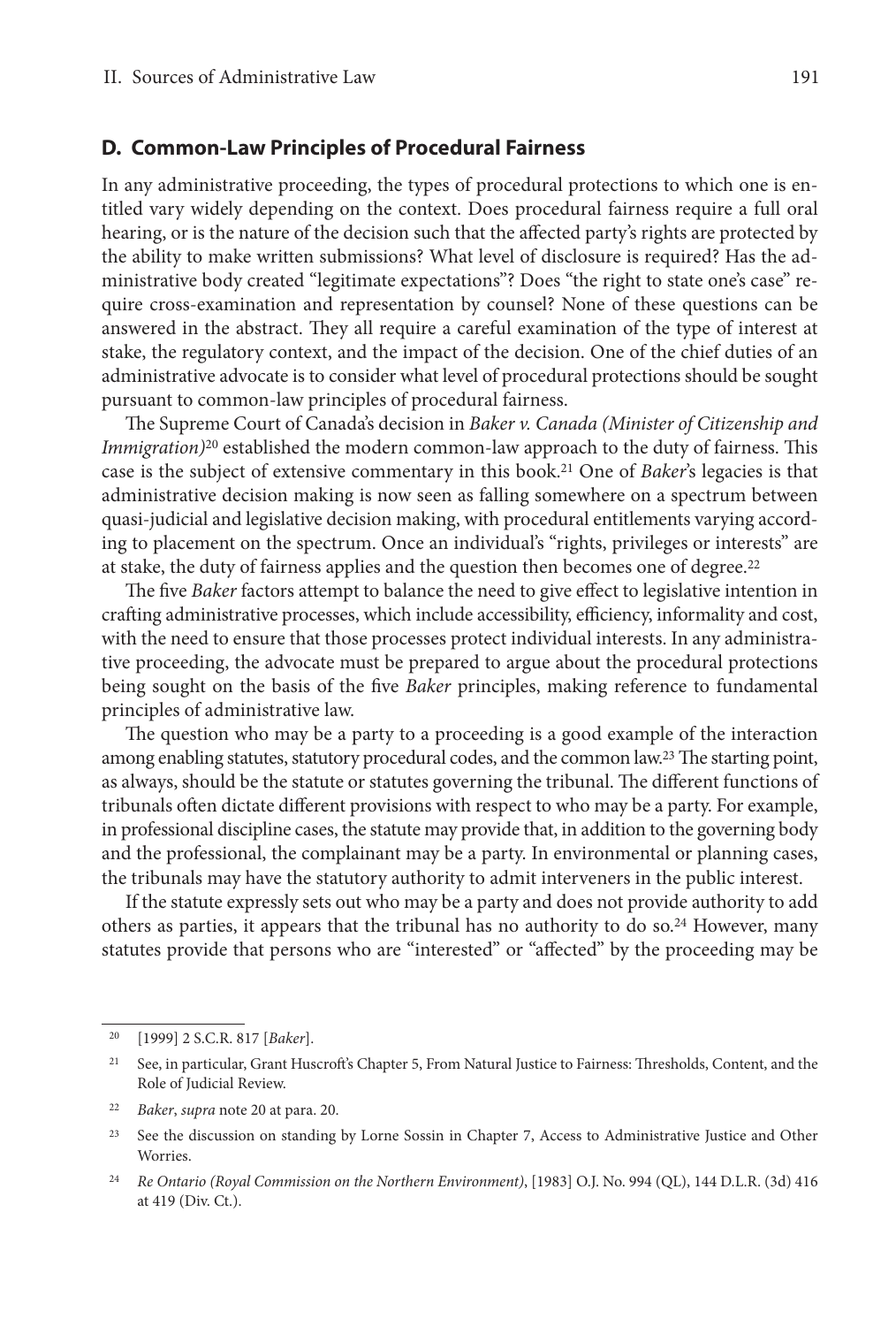<span id="page-7-0"></span>parties. The SPPA provides that any person "entitled by law" may be a party, thereby incorporating the common law. Depending on the nature of the decision and the statutory decision-maker, the common law of procedural fairness provides that a person seeking party status demonstrate that "the subject-matter of the inquiry may seriously affect" him or her. Therefore, the good administrative advocate must consider whether his or her client is or should be a party, whether other parties should be added or provided with notice of a hearing, and whether he or she should oppose the addition of parties in a proceeding. It is important to recognize that clear legislative restrictions will oust the procedural protections that would typically be afforded at common law. In such circumstances, only the Charter or constitutional rights can override legislative restrictions.25 In other words, if a tribunal's enabling statute expressly disavows any right to a hearing, the common law does not override express statutory language and no hearing will be required. However, courts tend to narrowly interpret rights-limiting statutory provisions.

#### **E. Charter of Rights and Freedoms and Constitutional Law**

It is important to consider whether there are any Charter or constitutional rights in issue and, if so, whether the tribunal has jurisdiction to entertain a Charter or constitutional argument or whether it must be brought before a court.<sup>26</sup> Many tribunals now have jurisdiction over Charter and constitutional questions, following the Supreme Court of Canada's decisions in *R. v. Conway*<sup>27</sup> and *Nova Scotia (Worker's Compensation Board) v. Martin)*. <sup>28</sup> In British Columbia and Alberta, however, the ATA and the *Administrative Procedures and Jurisdiction* Act, respectively, expressly distinguish those tribunals with jurisdiction to decide constitutional questions from those that do not. The tribunal's constituent statute may also address whether it can hear Charter issues.<sup>29</sup> If the constitutional validity or applicability of an Act is raised in an administrative hearing, notice, generally, must be provided to the appropriate attorneys general.30

If both the tribunal and the court have jurisdiction, counsel is no longer required to make a strategic decision as to which ought to be asked to decide the question. Rather, the tribunal is obliged to exercise its jurisdiction. However, the advocate must ensure that the remedy sought is within the tribunal's jurisdiction, because courts retain jurisdiction over certain remedies.31

29 See e.g. *Ontario Disability Support Program Act*, S.O. 1997, c. 25, Sch. B [ODSPA].

<sup>25</sup> *Ocean Port Hotel Ltd. v. British Columbia (General Manager, Liquor Control and Licensing Branch)*, 2001 SCC 52, [2001] 2 S.C.R. 781.

<sup>&</sup>lt;sup>26</sup> See the discussion on administrative law issues and the Charter by Evan Fox-Decent and Alexander Pless in Chapter 12, The Charter and Administrative Law: Cross-Fertilization or Inconstancy?

<sup>27 2010</sup> SCC 22, [2010] 1 S.C.R. 765 [*Conway*].

<sup>28 [2003]</sup> 2 S.C.R. 504; see also *Paul v. British Columbia (Forest Appeals Commission)*, [2003] 2 S.C.R. 585 and *Tranchemontagne v. Ontario (Director, Disability Support Program)*, [2006] 1 S.C.R. 513.

<sup>30</sup> See e.g. *Courts of Justice Act*, R.S.O. 1990, c. C.43, s. 109.

<sup>&</sup>lt;sup>31</sup> See Cristie Ford's Chapter 3, Dogs and Tails: Remedies in Administrative Law; on Charter remedies, more generally, see *R. v. Conway*, *supra* note 27.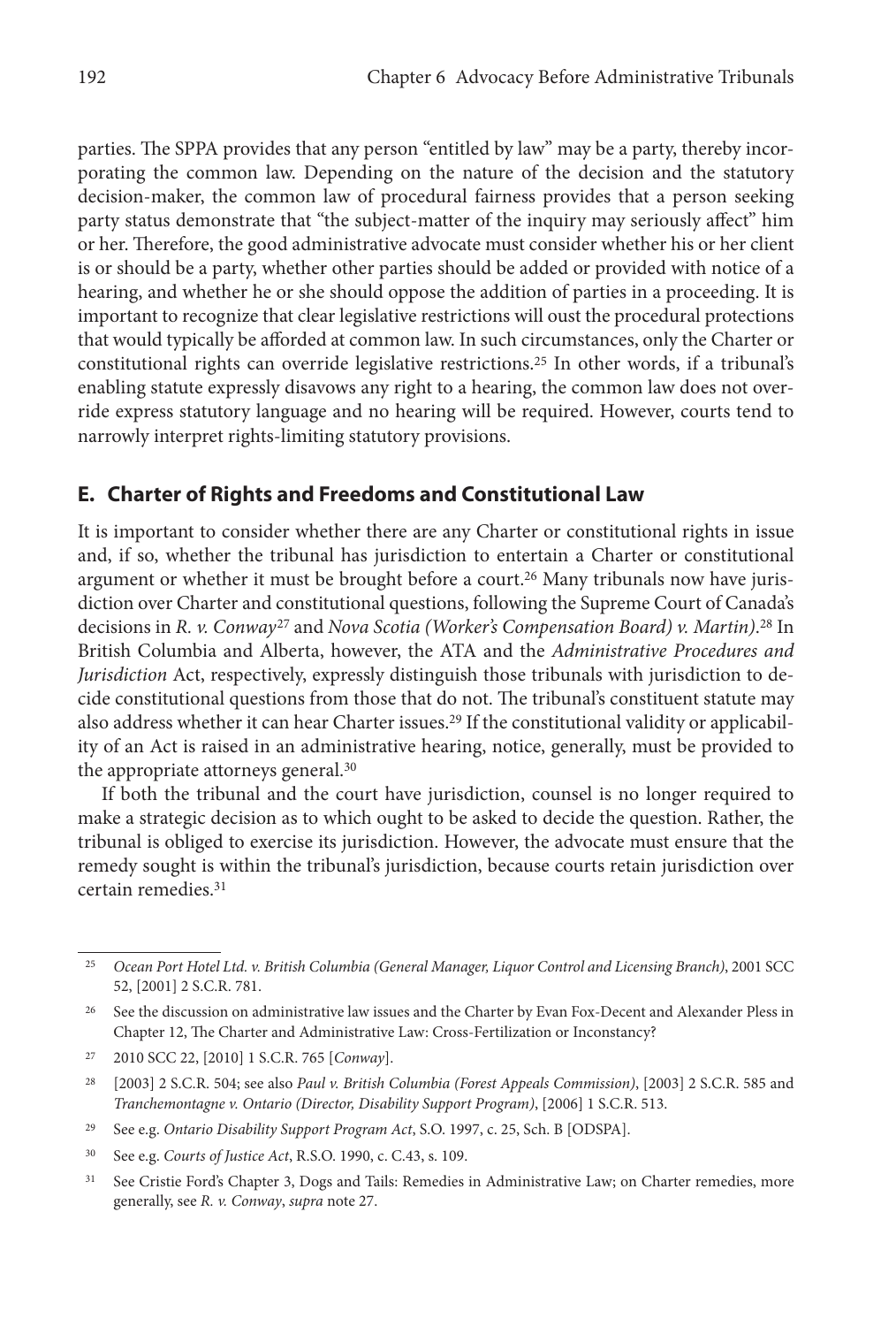## **III. Pre-Hearing Issues**

<span id="page-8-0"></span>While the law underlying the duty of fairness is discussed by Grant Huscroft in Chapter 5, From Natural Justice to Fairness: Thresholds, Content, and the Role of Judicial Review, each aspect of this legal standard gives rise to important questions of advocacy. We discuss a number of aspects of procedural fairness below, together with the strategic questions they raise for the advocate. The decisions at each step will be a product of judgment and the strategic assessment of the case.

# **A. Notice**

The proceeding has presumably been commenced by the client's receipt of a notice of a hearing or another administrative decision. The fundamental question is whether the notice is sufficient. Does it comply with the requirements of the tribunal's enabling statutes and rules, if any, and the requirements of any procedural code? It must also comply with the common-law requirement to provide sufficient detail to enable the party to know what is at stake in the hearing. The proper parties must be identified and the notice must have been properly delivered.

Failure to provide the necessary notice may give rise to a pre-hearing motion, a challenge to the tribunal's jurisdiction, or a judicial review or appeal. However, the advocate should consider what can be accomplished by an objection to the sufficiency of the notice. If the client is genuinely prejudiced, then an objection at the outset of the hearing is necessary and appropriate and the proper remedy is a deferral of the decision or an adjournment of the hearing pending the delivery of notice adequate to permit the client to respond.

# **B. Disclosure**

Disclosure is an increasingly complex issue in administrative hearings. The word "disclosure" is used here as a generic term and includes the obligation of one party to provide particulars or to produce documents or witness statements, the mutual exchange of particular documents and witness statements, and the oral or written examination of a party prior to the hearing.

It is incumbent on an administrative advocate to turn his or her mind to the myriad issues involved in disclosure. The starting point is the constituent statute and the statutory procedural code. However, it is rare for statutes and procedural codes to address disclosure, except to provide that the tribunal may issue orders to control its own process or that the tribunal may make rules governing disclosure.32 This has resulted in some questions about the jurisdiction of tribunals to make disclosure orders.33

<sup>32</sup> SPPA, *supra* note 2, ss. 23(1) and 5.4.

<sup>33</sup> See *Canadian Pacific Airlines Ltd. v. Canadian Air Line Pilots Association*, [1993] 3 S.C.R. 724; but see also *Ontario (Human Rights Commission) v. Ontario (Board of Inquiry into Northwestern General Hospital)* (1993), 115 D.L.R. (4th) 279 (Ont. Div. Ct.).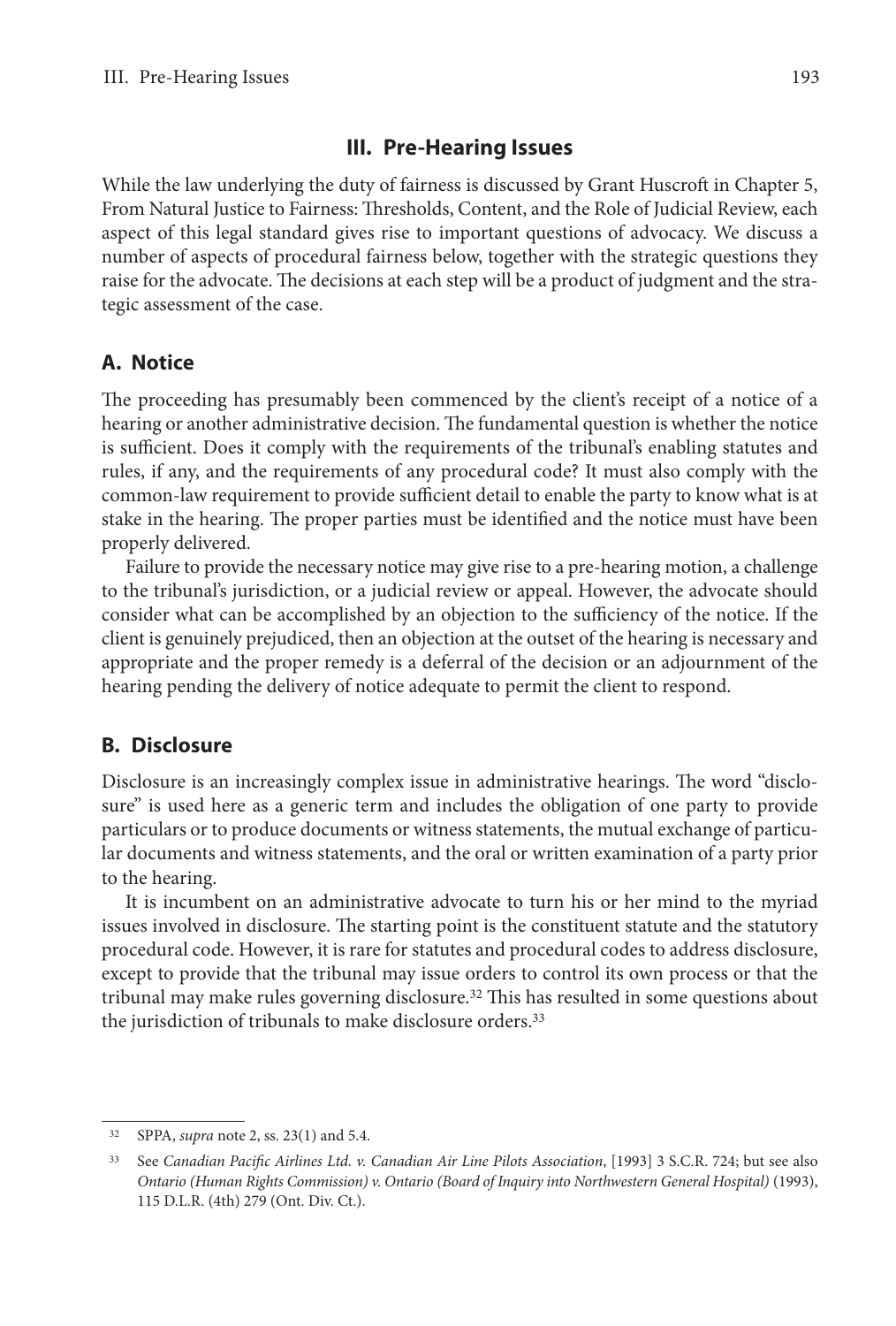<span id="page-9-0"></span>Tribunals commonly make rules governing the exchange of documents by the parties, the exchange of witness statements, the provision of expert reports, and the provision of particulars. Some tribunals have rules providing for interrogatories, or establishing discovery-like pre-hearing procedures. However, rules do not generally address all of the issues regarding disclosure—for example, issues about investigative files containing informant information and redactions to notes and files. If there are third-party records at issue, an *O'Connor*<sup>34</sup> application may be required.

In addition to the tribunal's rules, the extent of the disclosure obligation is governed by the common law. At common law, the degree of disclosure required varies depending on the nature of the tribunal and the nature of the interest affected.35

In the case of licensing or regulatory tribunals, a representative of the regulator acts as a "prosecutor." Because such decisions may result in a "loss of livelihood and damage to professional reputation," the duty of disclosure may be similar to the duty placed on Crown prosecutors in the criminal context.36 This standard, described by the Supreme Court of Canada in *R. v. Stinchcombe*, <sup>37</sup> requires disclosure of"all evidence that may assist the accused, even if the prosecution did not plan to adduce it." The evolution of disclosure obligations in the professional discipline context is in contrast to the more traditional administrative law test, which is disclosure of the case to be met. The advocate must therefore characterize the tribunal and the nature of the interest affected in order to make the case for a higher degree of disclosure.

There are other ways of obtaining information that may be helpful to the case. Increasingly, advocates are using freedom of information requests to obtain documents that may be relevant to a case. Even if the statutes or rules do not provide for it, a simple request for disclosure may suffice. It is the advocate's responsibility to consider all of these avenues to obtain information relevant to the case.

If the disclosure is insufficient, the advocate should consider bringing a pre-hearing motion before the tribunal. Again, if the client is genuinely prejudiced, then a motion is necessary and appropriate and the proper remedy is a deferral of the decision or an adjournment of the hearing pending proper disclosure.

#### **C. Oral or Written Hearing**

Generally, the tribunal's constituent statute will simply state that a party is "entitled to a hearing." Procedural codes like the SPPA contain general provisions to the effect that a party is entitled to present evidence and make submissions.38 However, the right to a hearing or to present evidence does not necessarily include the right to an oral hearing. The statutes, procedural code, or rules governing a tribunal may also permit hearings to be held electronically or in writing. The factors governing the determination of which form of hearing

<sup>34</sup> *R. v. O'Connor*, [1995] 4 S.C.R. 411.

<sup>35</sup> *May v. Ferndale Institution*, 2005 SCC 82, [2005] 3 S.C.R. 809.

<sup>36</sup> *Sheriff v. Canada (Attorney General)*, 2006 FCA 139, [2006] F.C.J. No. 580 (QL); see also *Waxman v. Ontario (Racing Commission)*, [2006] O.J. No. 4226 (Div. Ct.) (QL).

<sup>37 [1991]</sup> 3 S.C.R. 326.

<sup>38</sup> See e.g. s. 10.1 of the SPPA, *supra* note 2.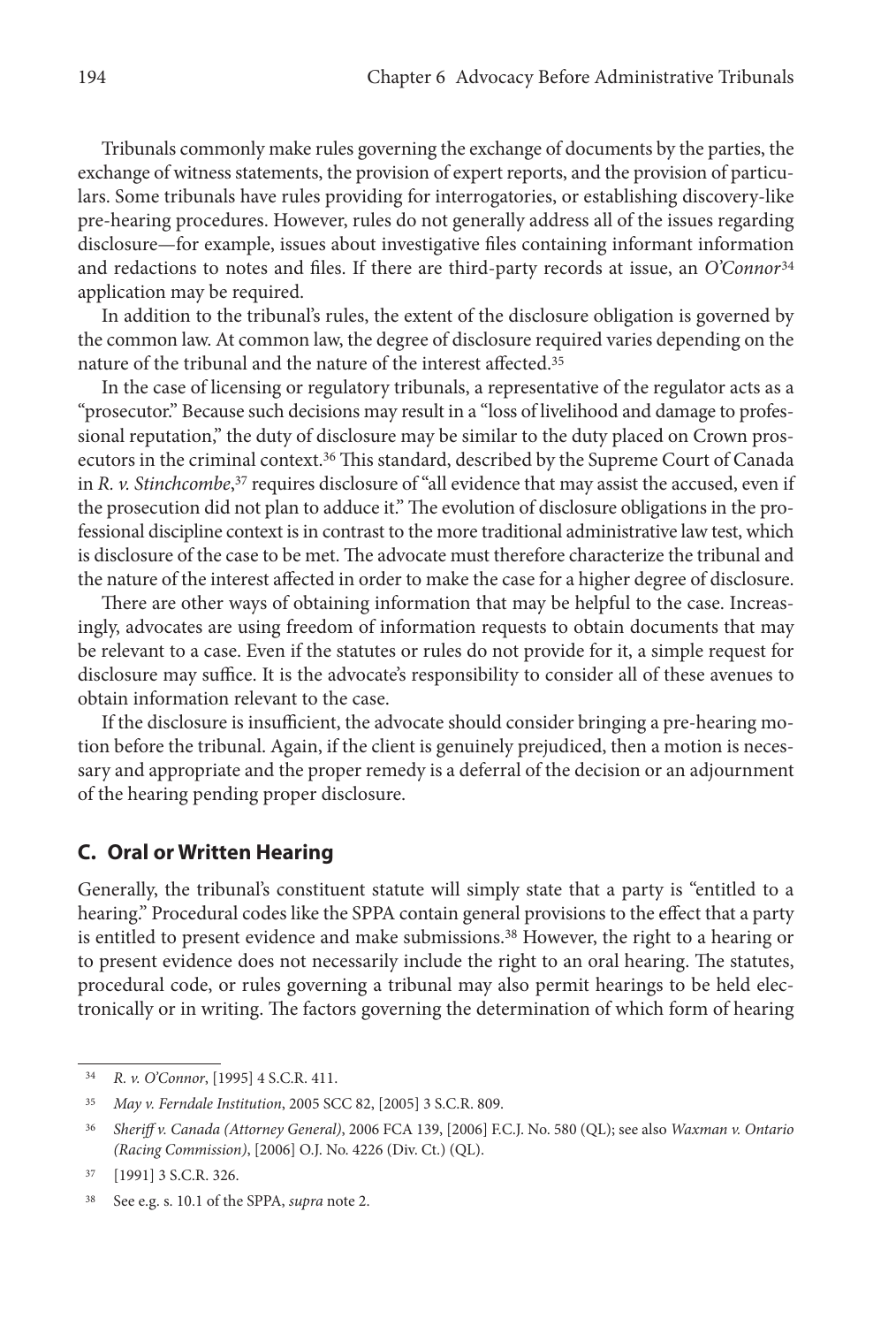<span id="page-10-0"></span>is required may or may not be listed or may be expressed in general terms only. For example, the SPPA provides that a tribunal "shall not hold a written hearing if a party satisfies the tribunal that there is a good reason for not doing so."39 In that case, whether an oral hearing will be required (if requested) is determined by the common law. Whether an oral hearing is required at common law depends on the application of the five *Baker* factors.

The advocate must always consider whether to request an oral hearing—that is, whether an oral hearing is necessary or desirable in the circumstances of the particular case. The case law suggests that whether an oral hearing is required at common law depends on the seriousness of the interest at stake and whether there is a significant credibility issue.40 Administrative law principles requiring the balancing of fairness and efficiency inform this issue. An oral hearing is a burden on an administrative decision-maker. There may also be other competing interests apart from the interest of the party requesting the oral hearing—for example, the protection of alleged victims in a harassment or discrimination case.<sup>41</sup>

From an advocacy perspective, the considerations also include the relative strengths and weaknesses of the various witnesses, whether the public interest that may be generated by an oral hearing would be helpful to the client's cause, and the expense and time required for an oral hearing.

Finally, a tribunal may impose conditions when adding a party, restricting the party's evidence and argument to the party's specific interest. Faced with a request from a person to be added as a party, the advocate for another party should consider whether to seek such an order.

## **D. Agreed Statement of Facts**

Many tribunals expect parties to cooperate in preparing an agreed statement of facts as well as an agreed book of documents. This will expedite the hearing process, reflecting administrative law values of efficiency and expeditiousness. This exercise also forces the advocate to think about those issues that are truly contentious and deserve to be argued and those that are not. It is good discipline, and helps in case planning, to turn one's mind to an agreed statement of facts. It will help to build a reputation as a good counsel and save the client time and money. However, the advocate cannot agree to any facts unless he or she has conducted a complete factual and legal examination of the case. Even if an agreed statement of facts is not achieved, the effort will not be wasted. The draft agreed statement of facts will serve as the advocate's own chronology of the events. Often, much is revealed about a case by a review of a chronology—for example, whether there is a cause-and-effect relationship between certain events.

<sup>&</sup>lt;sup>39</sup> *Ibid.* s. 5.1(2). See also s. 5.2(2), which states that a "tribunal shall not hold an electronic hearing if a party satisfies the tribunal that holding an electronic hearing rather than an oral hearing is likely to cause the party significant prejudice."

<sup>40</sup> *Khan v. University of Ottawa* (1997), 34 O.R. (3d) 535 (C.A.).

<sup>41</sup> *Masters v. Ontario* (1994), 18 O.R. (3d) 551 (Div. Ct.).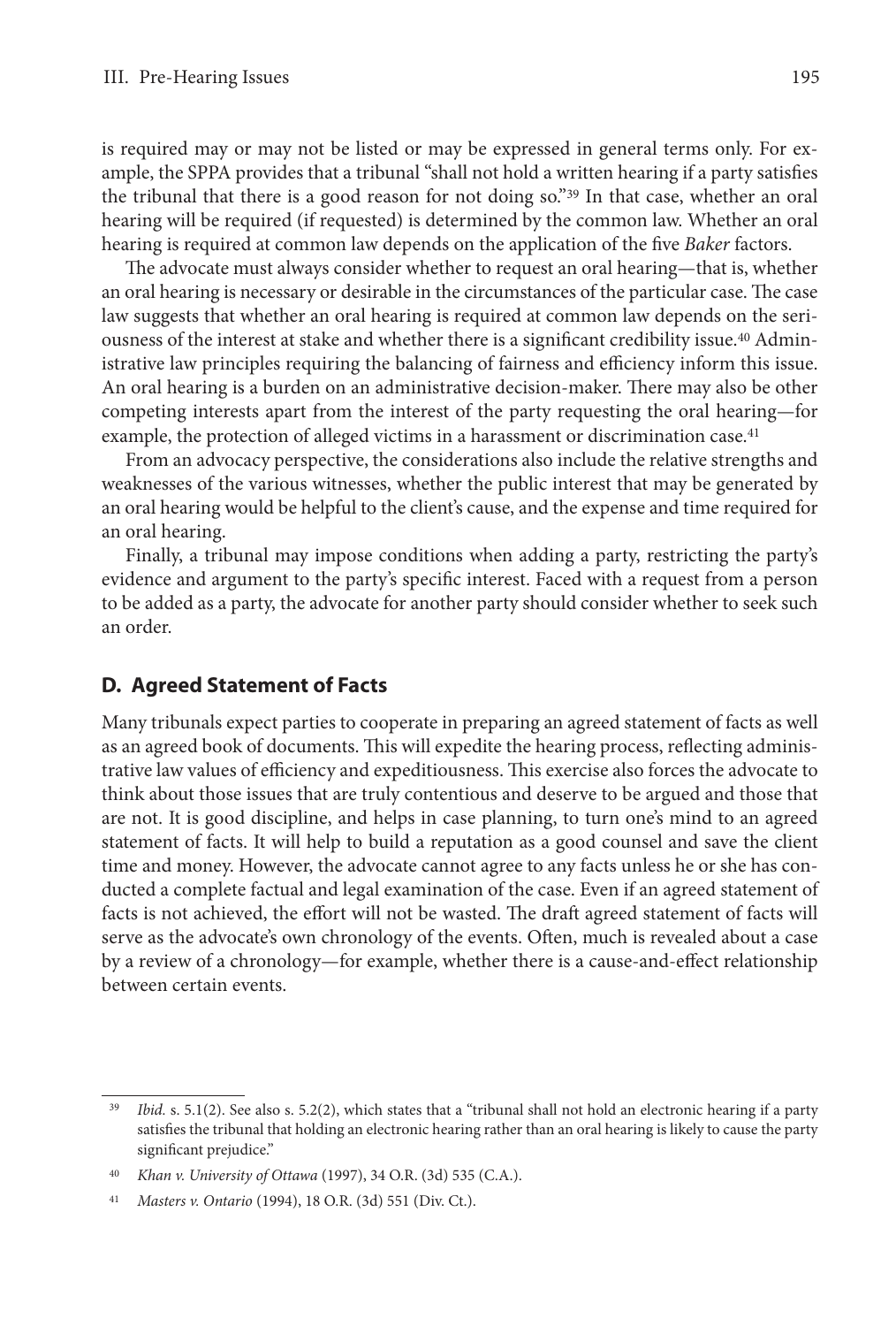## <span id="page-11-0"></span>**E. Witnesses**

Regarding witnesses, two important issues need to be considered in advance of the hearing: which witnesses to call and how to secure their attendance. In some circumstances, witnesses may be represented by counsel, which may complicate the hearing.42 The decision whether to call a witness relates to the determination of what must be proved at the hearing. Is this witness essential? The good advocate must ruthlessly consider whether the witness has undesirable information or qualities. If so, don't call the witness. Seek an agreed statement of facts, so that the weak witness does not have to be called, or find an alternative source for the evidence. There are ethical issues involved in the evidence that an advocate may call. For example, an advocate must not make reckless suggestions to a witness or suggestions that he or she knows to be false, dissuade a material witness from giving evidence, or advise such a witness to be absent.43

Particularly before more sophisticated administrative tribunals, the advocate must turn his or her mind to whether expert evidence is required. If an expert is required, one must locate the best expert possible, retain and instruct him or her properly and ethically, and tender his or her evidence in accordance with tribunal rules and practice. Most tribunals require expert reports to be circulated well in advance of a scheduled hearing.

Generally, tribunals have the ability to summons witnesses to appear before them. Although procedures differ, often counsel is expected to obtain the executed summons from the hearing officer in advance of the hearing and serve the summons together with the necessary fees and allowances.

## **F. General Conduct**

Once the advocate has attended to all procedural and substantive issues that he or she anticipates will arise in the case, is there anything else to do before the case is argued before the tribunal? A good advocate will observe a tribunal in action before his or her first appearance before it. At an attendance to observe a proceeding, the advocate learns basic things for example, whether counsel slips are required, whether it is the practice to rise when the tribunal enters the hearing room, whether the tribunal makes preliminary remarks, whether opening statements from counsel are expected, and even where to sit. Lack of familiarity with a tribunal's practices betrays an advocate as a novice in the forum and can impair the confidence of both the client and the tribunal in the advocate's abilities.

This is not to say that the advocate should adhere to the tribunal's practices when it is not in the client's interest to do so. For example, if the hearing is open to the public and the matter is a contentious one that has attracted media attention, it may be in the client's interest to make an opening statement so that the client's position is set out at the earliest possible opportunity, even if it is not the tribunal's practice to entertain one. In that case, counsel should acknowledge that it is not the tribunal's practice, but ask for permission to do so.

<sup>42</sup> SPPA, *supra* note 2, ss. 11 and 14(1).

<sup>&</sup>lt;sup>43</sup> See e.g. Canadian Bar Association, Code of Professional Conduct, c. IX, commentary  $2(g)$  and (i), online: Canadian Bar Association <http://www.cba.org/cba/activities/pdf/codeofconduct06.pdf> [CBA].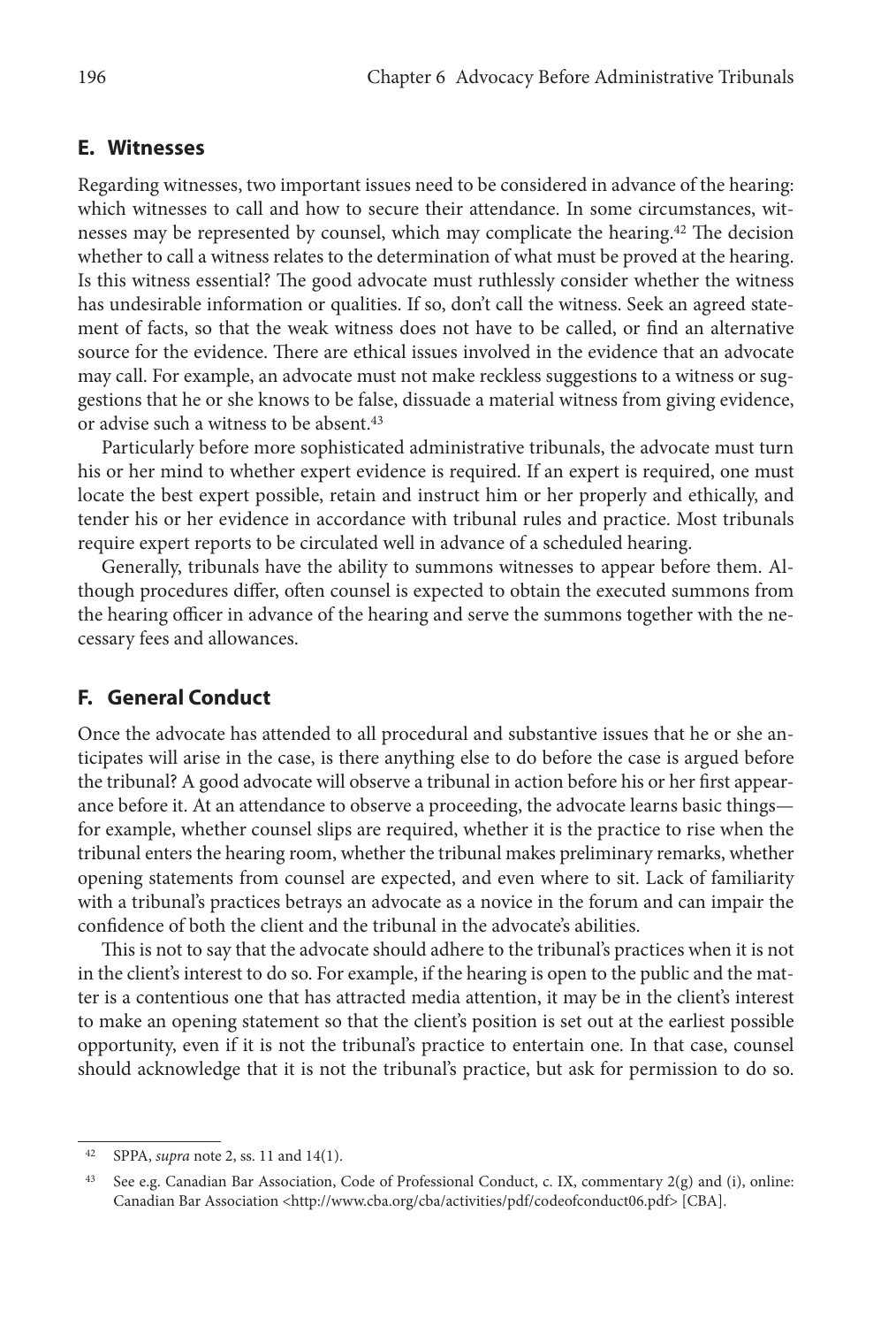<span id="page-12-0"></span>This forestalls the inevitable response that it is not the tribunal's practice and signals to the tribunal that counsel has considered the tribunal's practice, but is asking the tribunal to make an exception.

## **IV. Advocacy at the Tribunal Hearing**

The advocate must now present the case. He or she must build a persuasive case on the basis of relevant and admissible evidence. The advocate will have developed a theory of the case clearly tied to the statute under consideration, will have ensured that the remedy sought is within the statutory decision-maker's mandate, and be prepared to argue general principles of administrative law in the course of the hearing. Particular issues involved in advocacy are discussed below—for example, motions, opening and closing statements, and evidentiary issues. We begin, however, with the overarching theme of ethical advocacy, because, at every stage, the good advocate will consider ethics, professionalism, and civility in the conduct of his or her case.

#### **A. Ethical Advocacy**

The good advocate is civil and professional in his or her advocacy, which means engaging in ethical advocacy, in accordance with rules of professional conduct and canons of civility and professionalism. Canadian lawyers are regulated by the law societies of the provinces and territories, all of which have rules of professional conduct that address ethical advocacy issues, as well as commentaries on the rules that give more concrete guidance on specific issues.44 The Canadian Bar Association's *Code of Professional Conduct* is also a good guide to ethical behaviour, although in a conflict between the Code and provincial law society rules, the latter prevail.45

The rules of professional conduct govern the conduct of lawyers as advocates, situated within the general duties of lawyers. The Law Society of British Columbia, for example, has established canons of legal ethics, which state that "it is a lawyer's duty to promote the interests of the state, serve the cause of justice, maintain the authority and dignity of the courts, be faithful to clients, be candid and courteous in relations with other lawyers and demonstrate personal integrity."46 This statement captures the three main areas of focus for advocates: duties to the state and the tribunal or court, duties to the client, and duties to other lawyers. In all aspects of an administrative law case, the good advocate will ensure that he or she discharges these duties.

Law society rules specifically govern the conduct of lawyers as advocates. The B.C. Law Society Rules, for example, state:

<sup>44</sup> Web links to provincial and territorial Rules of Professional Conduct can be found online: Federation of Law Societies <http://www.flsc.ca/en/law-society-codes-of-conduct>.

<sup>45</sup> See CBA, *supra* note 43.

<sup>46</sup> Law Society of British Columbia, *Professional Conduct Handbook*, c. 1, online: Law Society of British Columbia <http://www.lawsociety.bc.ca/page.cfm?cid=1027&t=Professional-Conduct-Handbook-Chapter-1-Canons -of-Legal-Ethics>.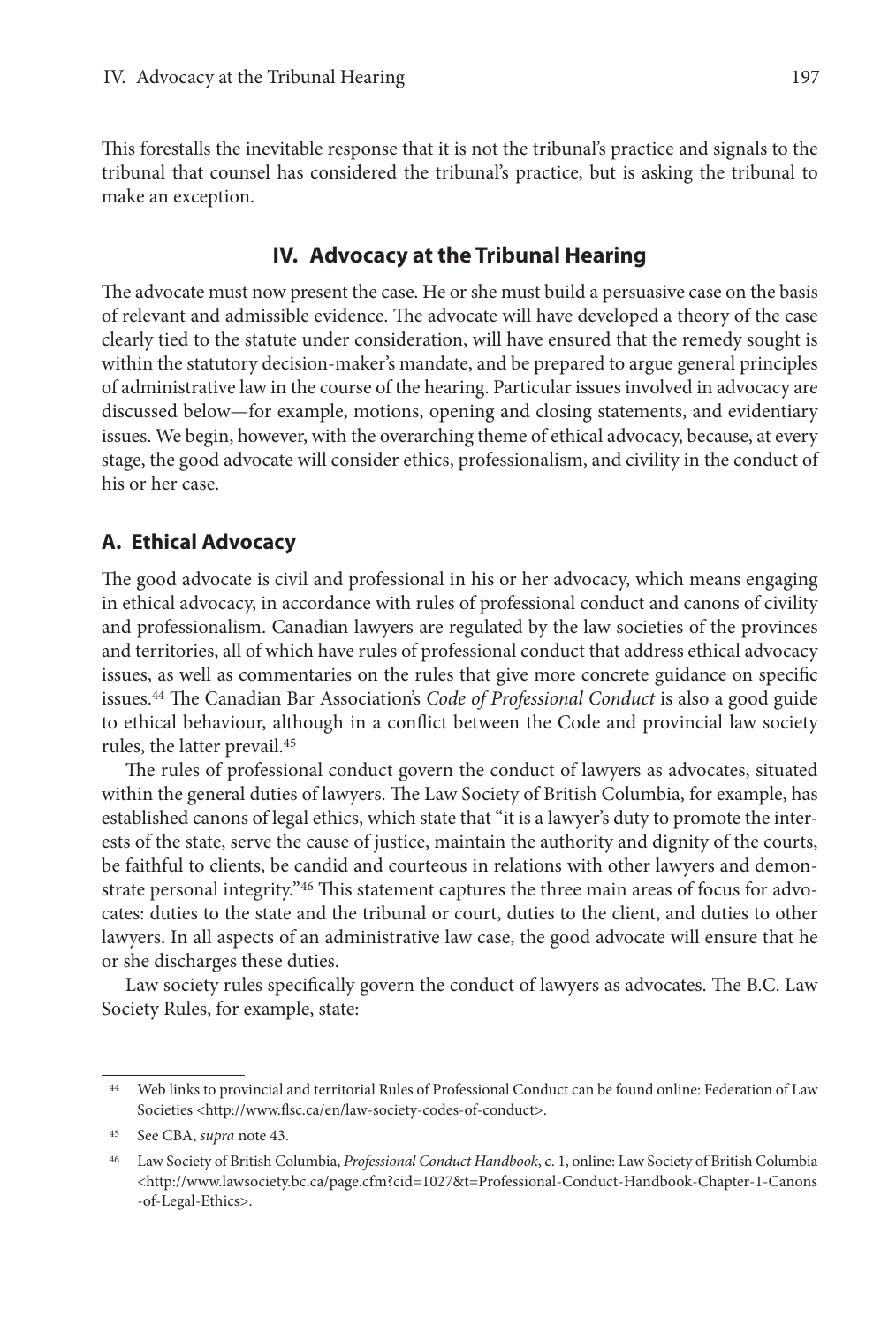<span id="page-13-0"></span> 1. A lawyer must not:

- (a) abuse the process of a court or tribunal by instituting or prosecuting proceedings that, although legal in themselves, are clearly motivated by malice on the part of the client and are brought solely for the purpose of injuring another party,
- (b) knowingly assist the client to do anything or acquiesce in the client doing anything dishonest or dishonourable,
- (c) appear before a judicial officer when the lawyer, the lawyer's associates or the client have business or personal relationships with the officer that may reasonably be perceived to affect the officer's impartiality,
- (d) attempt or acquiesce in anyone else attempting, directly or indirectly, to influence the decision or actions of a court or tribunal or any of its officials by any means except open persuasion as an advocate,
- (e) knowingly assert something for which there is no reasonable basis in evidence, or the admissibility of which must first be established,
- (e.1) make suggestions to a witness recklessly or that the lawyer knows to be false,
- (f) deliberately refrain from informing the court or tribunal of any pertinent authority directly on point that has not been mentioned by an opponent,
- (g) dissuade a material witness from giving evidence, or advise such a witness to be absent,
- (h) knowingly permit a party or a witness to be presented in a false way, or to impersonate another person, or
- (i) appear before a court or tribunal while impaired by alcohol or a drug.<sup>47</sup>

## **B. Misleading the Tribunal on the Facts or the Law**

Misleading the tribunal on the facts or the law is improper. It is also bad advocacy. A lawyer who misleads a tribunal will not be trusted again, on any matter, by the tribunal member who heard the case and likely by the tribunal as a whole. Tribunal members start from the proposition that advocates will conduct themselves ethically and professionally. Once an advocate engages in sharp practice, particularly by misleading a tribunal, his or her reputation will be compromised forever. Tribunal members and judges discuss the advocates who appear before them—and they remember those who skirt the ethical line.

It may be difficult for a client to appreciate that an advocate's duties to the tribunal and the administration of justice may seem to prevail over the client's individual interest in winning a case by any means necessary. However, it is important for an advocate to understand *how* the lawyer's duty to the tribunal or court supersedes what the client wants. As stated by Lord Reid in *Rondel v. Worsley*:

Every counsel has a duty to his client fearlessly to raise every issue, advance every argument, and ask every question, however distasteful, which he thinks will help his client's case. But, as an officer of the court concerned in the administration of justice, he has an overriding duty to

<sup>47</sup> *Ibid.*, c. 8, online: Law Society of British Columbia <http://www.lawsociety.bc.ca/page.cfm?cid=1037&t =Professional-Conduct-Handbook-Chapter-8-The-Lawyer-as-Advocate> (footnote omitted).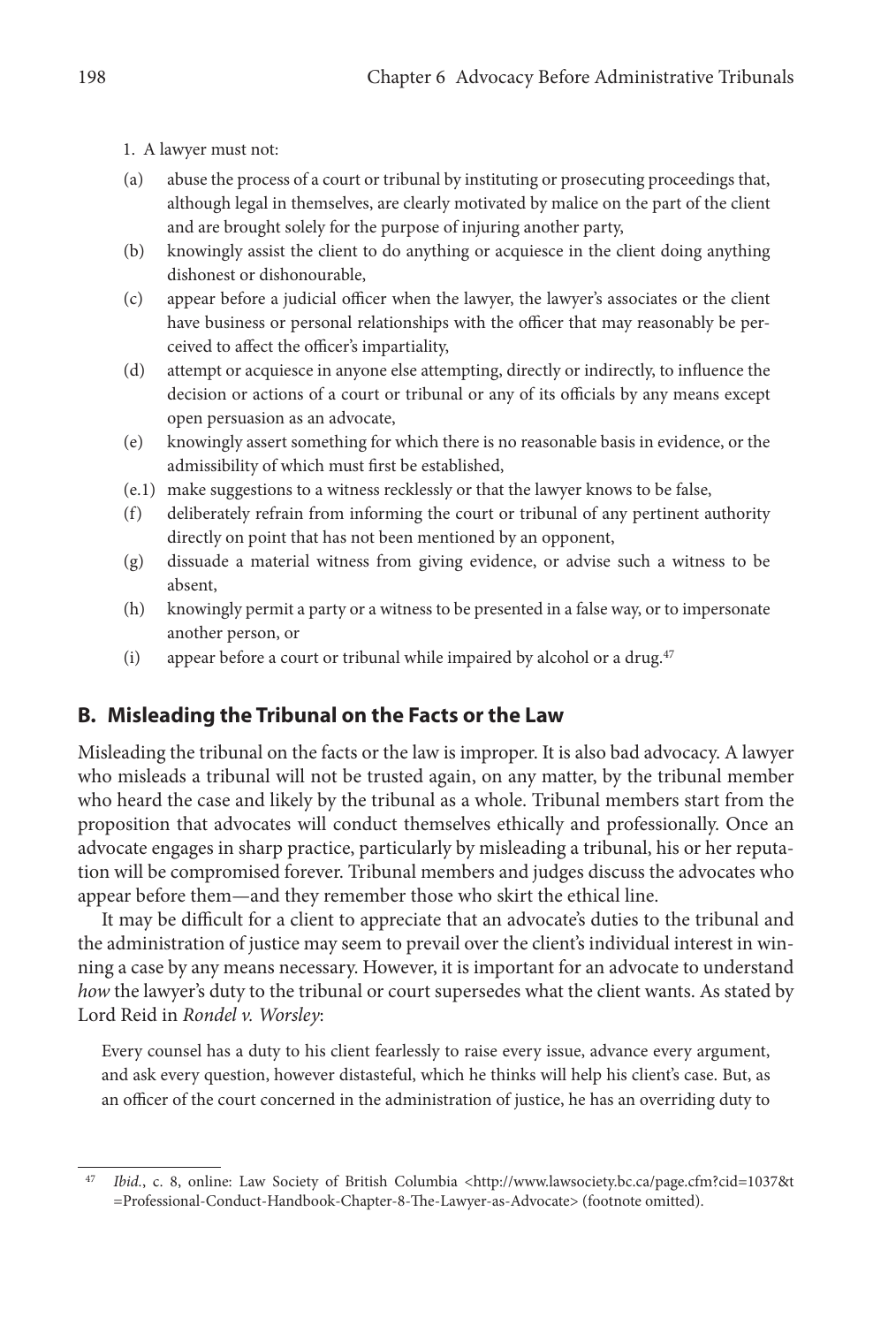<span id="page-14-0"></span>the court, to the standards of his profession, and to the public, which may and often does lead to a conflict with the client's wishes or with what the client thinks are his personal interests. Counsel must not mislead the court, he must not lend himself to casting aspersions on the other party or witnesses for which there is no sufficient basis in the information in his possession, he must not withhold authorities or documents which may tell against his clients but which the law or the standards of his profession require him to produce.<sup>48</sup>

The good advocate recognizes ethical issues as they arise and deals with them squarely. This includes explaining to clients why, for example, you insist on producing a "smoking gun" document where the rules of disclosure so require. It is not the easiest path, but it is an essential one. Advocates should also understand the law society rules governing the duty to withdraw. Generally, if a client wishes to adopt a course that would involve a breach of the rules of professional conduct, the lawyer must withdraw or seek leave to withdraw.

#### **C. Public Statements About Proceedings**

As advocates we are frequently called on to comment publicly about cases in which we are involved; in fact, many advocates are attracted to administrative law because of the way in which administrative proceedings affect the lives of the most vulnerable. Advocates must be mindful of the ethical issues involved in making public statements about proceedings in which they are involved and be careful to avoid commenting improperly on such matters. While law society rules differ, a good example is rule 6.06 of the Rules of the Law Society of Upper Canada, which states: "Provided that there is no infringement of the lawyer's obligations to the client, the profession, the courts, or the administration of justice, a lawyer may communicate information to the media and may make public appearances and statements.<sup>"49</sup>

The commentary provided under this rule follows:

Lawyers in their public appearances and public statements should conduct themselves in the same manner as with their clients, their fellow legal practitioners, and tribunals. Dealings with the media are simply an extension of the lawyer's conduct in a professional capacity. The mere fact that a lawyer's appearance is outside of a courtroom, a tribunal, or the lawyer's office does not excuse conduct that would otherwise be considered improper.

A lawyer's duty to the client demands that, before making a public statement concerning the client's affairs, the lawyer must first be satisfied that any communication is in the best interests of the client and within the scope of the retainer.

Public communications about a client's affairs should not be used for the purpose of publicizing the lawyer and should be free from any suggestion that the lawyer's real purpose is selfpromotion or self-aggrandizement.50

<sup>48 [1967]</sup> 3 All E.R. 993 (H.L.) per Lord Reid at 998.

<sup>49</sup> Law Society of Upper Canada, *Rules of Professional Conduct*, rule 6.06(1), online: Law Society of Upper Canada <http://www.lsuc.on.ca/with.aspx?id=671>.

<sup>50</sup> *Ibid.*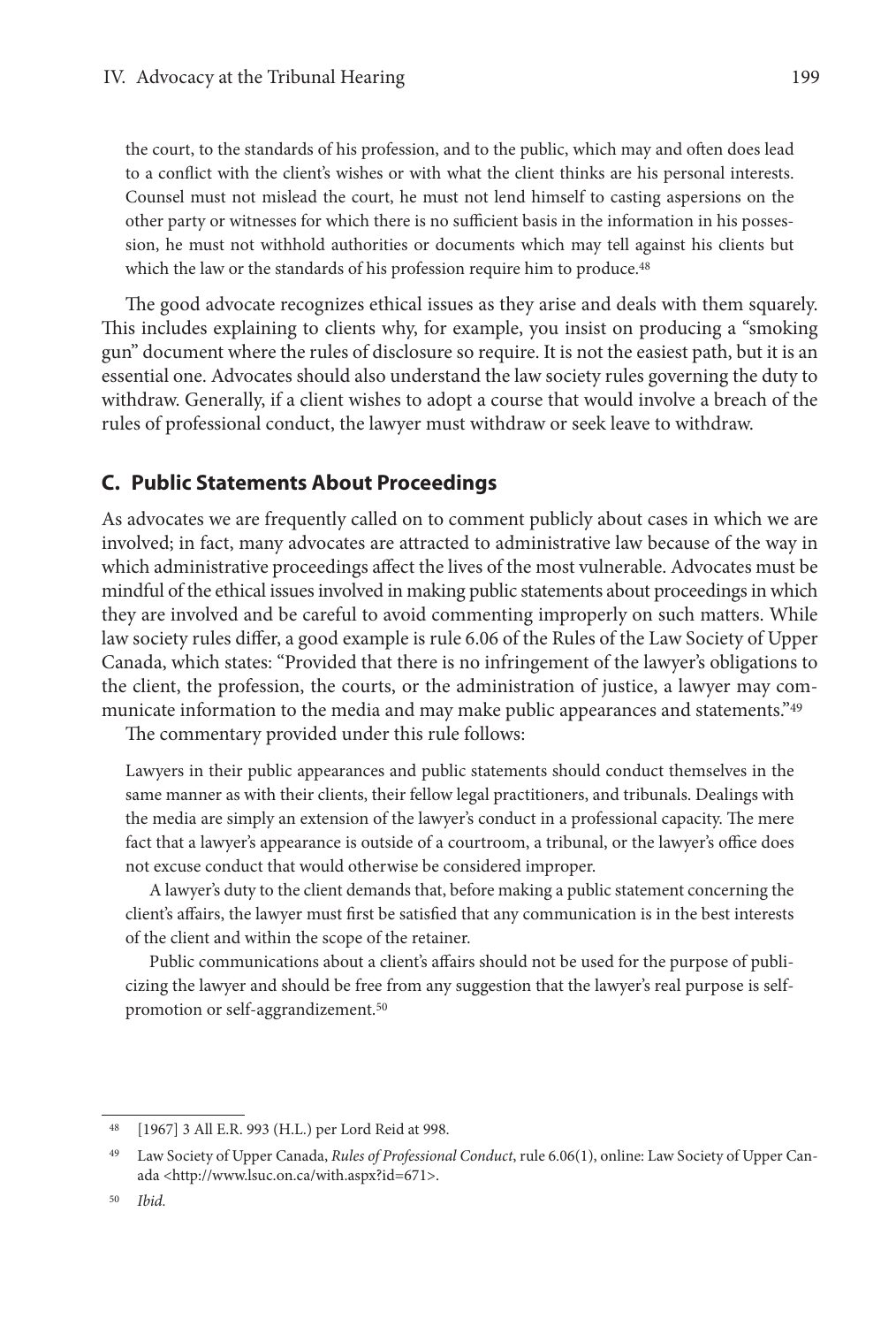<span id="page-15-0"></span>Advocates must also be careful to avoid the *sub judice* rule, which also applies to tribunal proceedings, and to ensure that their comments are not calculated to influence the course of justice or prejudice a fair hearing. The Law Society of Alberta commentary on this issue, which is detailed, provides:

A lawyer having any contact with the media is subject to the *sub judice* rule and should be aware of it. Per David M. Brown, What Can Lawyers Say in Public?, *Canadian Bar Review*, Vol. 78, p. 283 at p. 316:

Designed to ensure the fairness of the trial process to the parties involved, the *sub judice* rule makes it a contempt of court to publish statement [*sic*] before or during a trial which may tend to prejudice a fair trial or influence the course of justice … . For contempt to be found, it is necessary for a court to be satisfied, beyond a reasonable doubt, that the words published were calculated to interfere with the course of justice in the sense of being apt, or having a tendency, to do so. The *mens rea* necessary for the offence is not an intention to commit a criminal contempt, but to knowingly and intentionally publish the material, irrespective of the absence of an intention or bad faith with respect to the question of criminal contempt itself.

It will be a question of fact in each case whether the words published "were calculated to interfere with the course of justice in the sense of being apt or having a tendency to do so," but because the media frequently publishes lawyers' comments, lawyers should be particularly careful when dealing with members of the media.51

## **D. An Advocate's Duty to Opposing Counsel**

Law society rules also address the advocates' obligation to opposing counsel. The Law Society of Manitoba, for example, provides, in part:

6.02(1) A lawyer must be courteous and civil and act in good faith with all persons with whom the lawyer has dealings in the course of his or her practice.<sup>52</sup>

The commentary to Manitoba rule 6.02(1) provides:

The public interest demands that matters entrusted to a lawyer be dealt with effectively and expeditiously, and fair and courteous dealing on the part of each lawyer engaged in a matter will contribute materially to this end. The lawyer who behaves otherwise does a disservice to the client, and neglect of the rule will impair the ability of lawyers to perform their functions properly.

Any ill feeling that may exist or be engendered between clients, particularly during litigation, should never be allowed to influence lawyers in their conduct and demeanour toward

<sup>51</sup> Law Society of Alberta, *Code of Professional Conduct*, c. 5, rule 8, Commentary 8, online: Law Society of Alberta <http://www.lawsociety.ab.ca/files/regulations/Code.pdf>.

<sup>&</sup>lt;sup>52</sup> Law Society of Manitoba, *Code of Professional Conduct*, rule 6.02(1), online: Law Society of Manitoba <http:// www.lawsociety.mb.ca/lawyer-regulation/code-of-professional-conduct/documents/english-version/code\_ of\_conduct.pdf>.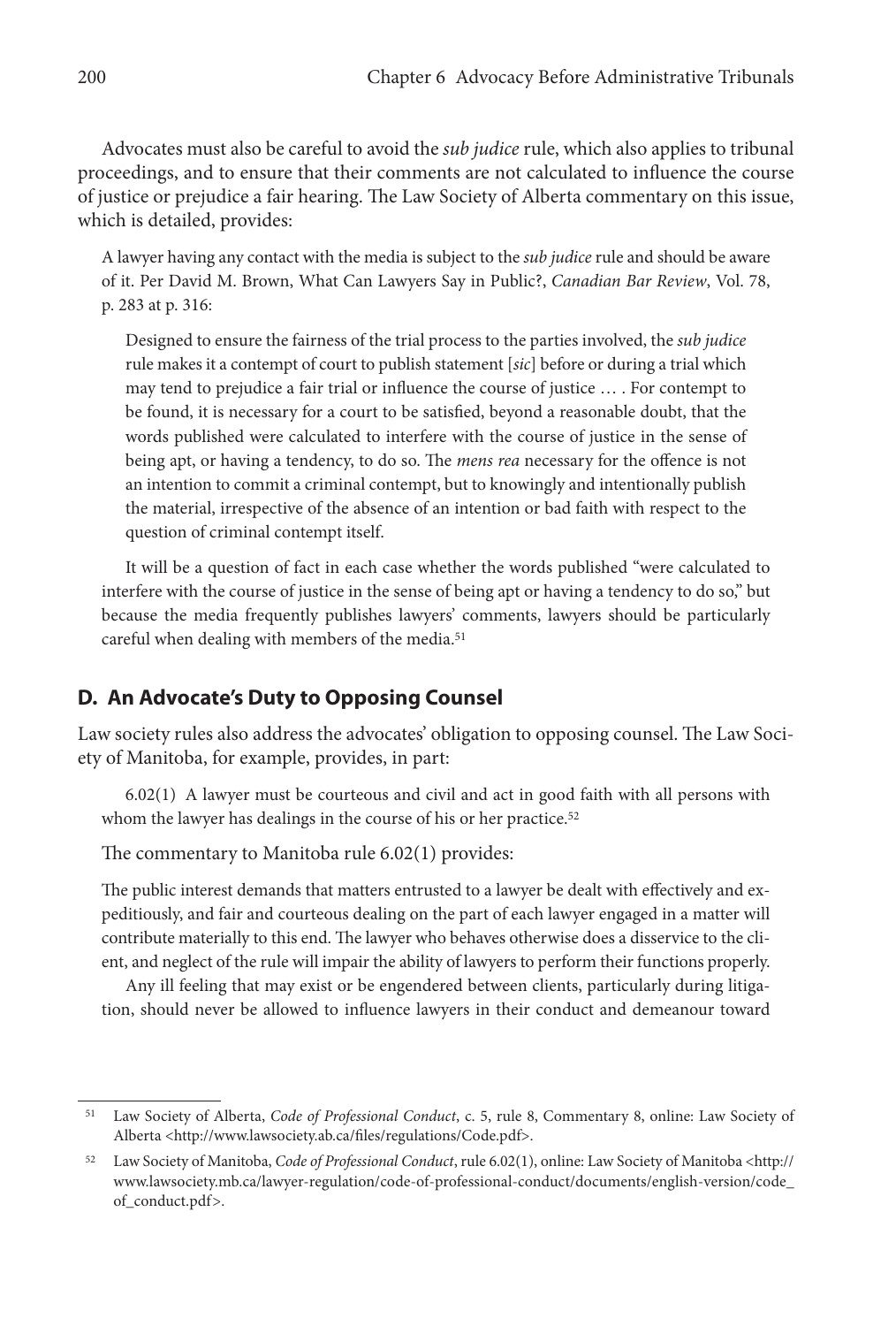<span id="page-16-0"></span>each other or the parties. The presence of personal animosity between lawyers involved in a matter may cause their judgment to be clouded by emotional factors and hinder the proper resolution of the matter. Personal remarks or personally abusive tactics interfere with the orderly administration of justice and have no place in our legal system. …

A lawyer should agree to reasonable requests concerning trial dates, adjournments, the waiver of procedural formalities and similar matters that do not prejudice the rights of the client.53

One of the most rewarding aspects of the practice of law is coming to know and respect lawyers who appear on the other side of a case. The good advocate remembers that he or she is appearing on behalf of a client, is discharging an important role in the administration of justice, and that professionalism in all relationships with counsel is of the utmost importance.

## **E. Dealing with Unrepresented Parties**

Dealing with unrepresented parties can pose particular challenges for counsel. The rules of professional conduct address some aspects of dealing with unrepresented parties. The Law Society of Alberta Code, for example, provides that:

- 5. When negotiating with an opposing party who is not represented by counsel, a lawyer must:
- (a) advise the party that the lawyer is acting only for the lawyer's client and is not representing that party; and
- (b) advise the party to retain independent counsel.<sup>54</sup>

More generally, as discussed by Lorne Sossin in Chapter 7, Access to Administrative Justice and Other Worries, an increasing number of litigants are unrepresented, and advocates and adjudicators both recognize that this affects the conduct of cases. For example, it may be more difficult for an unrepresented party to appreciate the importance of evidence that could be elicited on cross-examination. While we recommend that advocates maintain standards of professionalism and civility with all persons, it is essential to remember that an advocate's primary duty is to his or her client, a duty that cannot be sacrificed to assist another party. In other words, an advocate cannot assist the unrepresented party by suggesting a line of cross-examination. At the same time, as long as it does not compromise the administration of justice and the advocate's duty to his or her client, advocates should consider ways in which they can enhance accessibility to justice for unrepresented parties. Thus, for example, when seeking disclosure, rather than simply reciting the applicable rule, advocates can write a letter in plain English, identifying documents with reasonable specificity. Advocates contemplating bringing a motion to dismiss for a failure to comply with the tribunal's rules, could write a clear letter to the unrepresented party identifying the issue, the relevant rules, the possible consequences, and the deadline for compliance.

<sup>53</sup> *Ibid.*, commentary.

<sup>54</sup> Law Society of Alberta, *Code of Professional Conduct*, *supra* note 51, c. 11, rule 5.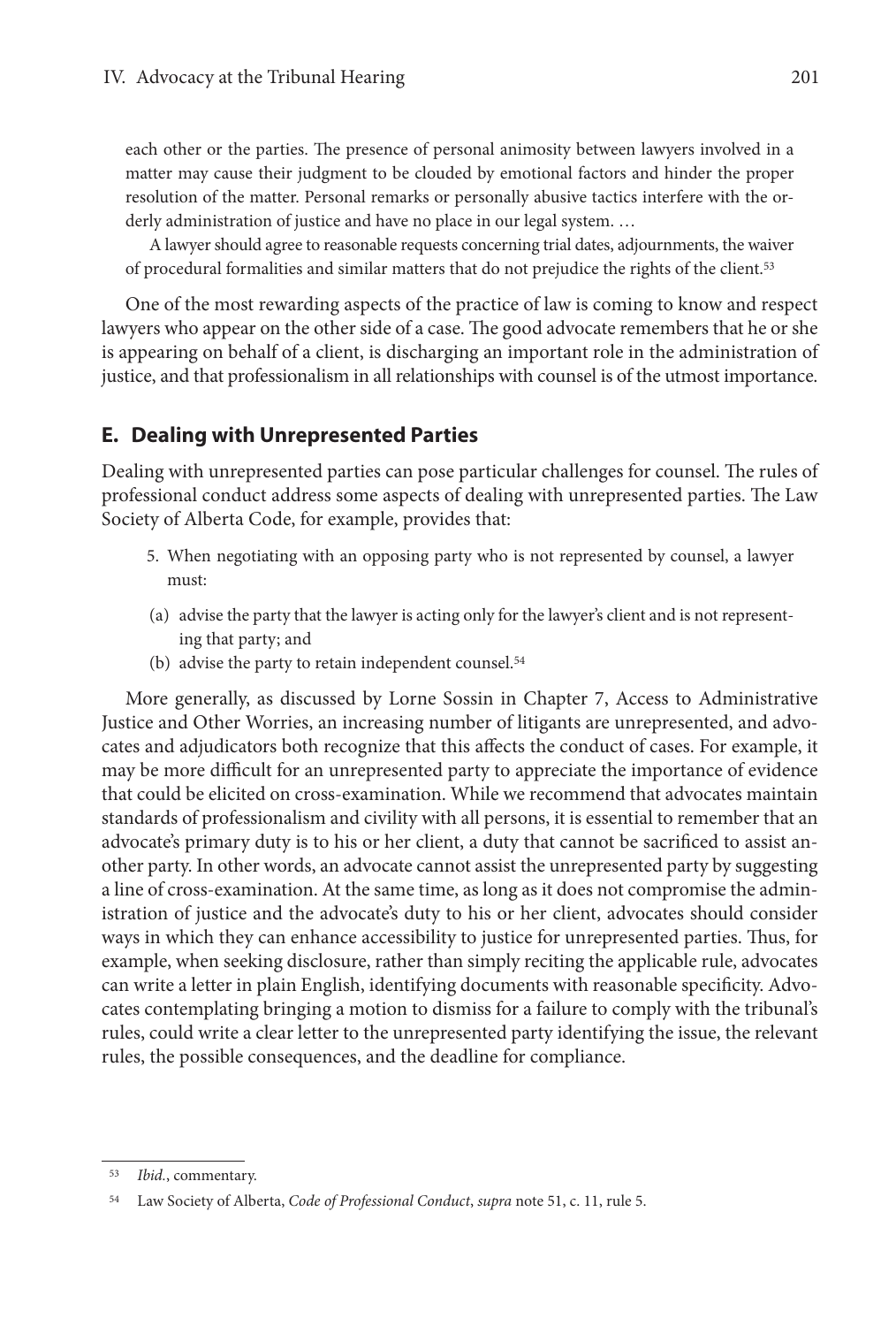## <span id="page-17-0"></span>**F. Preliminary Motions at the Hearing**

There are some types of serious preliminary motions that are generally argued at the commencement of a hearing. These include challenges to the jurisdiction of the tribunal, as well as challenges based on bias or tribunal independence.55 There are two aspects of bias: impartiality and independence. Impartiality refers to the state of mind of the decision-maker. Independence refers to the relationship of the decision-maker to others. Both impartiality and independence may operate at either an individual or institutional level.56 Objecting to a member of a tribunal on the ground of bias is a difficult judgment call even for an experienced advocate. The test is whether there is a reasonable apprehension of bias. What is "reasonable" varies greatly depending on the nature of the tribunal. For example, behaviour that would disqualify a member of an adjudicative tribunal may be perfectly acceptable in a member of a tribunal whose decisions are policy-based or whose functions approach the legislative end of the spectrum.57 It is clear that an objection on the ground of bias must be made when it comes to the party's attention, failing which it will be deemed to have been waived.58 It is important to inform the hearing officer of these motions in advance, so that the tribunal is prepared to deal with such challenges.

A common mistake is the overuse of preliminary motions at the hearing itself. A good advocate thinks carefully about the usefulness and the timing of a contemplated motion. For example, tribunals generally prefer to deal with motions for production of documents before the hearing, to avoid adjournments. Even if a tribunal does not have rules governing pre-hearing disclosure of documents, a good advocate will contact counsel for the opposite party before the hearing, offer to share the documents on which he or she intends to rely, and ask for the same courtesy from opposing counsel. If there is a real issue and no opportunity for a pre-hearing motion or case conference, at a minimum counsel should advise the hearing officer well in advance of the hearing that a disclosure motion will be brought that may necessitate an adjournment.

## **G. Opening Statements**

There are both similarities and differences between an opening statement before an administrative tribunal and an opening statement at a trial. As is the case in a trial, the purpose of an opening statement is not to make legal arguments. Rather, its chief purpose is to set out the theory of the case, to identify the issue from the perspective of the client, and to offer a simple solution. The opening statement is also an opportunity to "seize the moral high ground" of the case. A secondary purpose is to provide a road map for the tribunal as to

<sup>55</sup> Independence and impartiality are discussed by Laverne Jacobs in Chapter 8, Caught Between Judicial Paradigms and the Administrative State's Pastiche: "Tribunal" Independence, Impartiality, and Bias.

<sup>56</sup> *Canadian Pacific Ltd. v. Matsqui Indian Band*, [1995] 1 S.C.R. 3, [1995] S.C.J. No. 1 (QL), 122 D.L.R. (4th) 12.

<sup>57</sup> *Newfoundland Telephone Co. v. Newfoundland (Board of Commissioners of Public Utilities)*, [1992] 1 S.C.R. 623, [1992] S.C.J. No. 21 (QL), 89 D.L.R. (4th) 289.

<sup>58</sup> *Canada (Human Rights Commission) v. Taylor*, [1990] 3 S.C.R. 892, [1990] S.C.J. No. 129 (QL), 75 D.L.R. (4th) 577.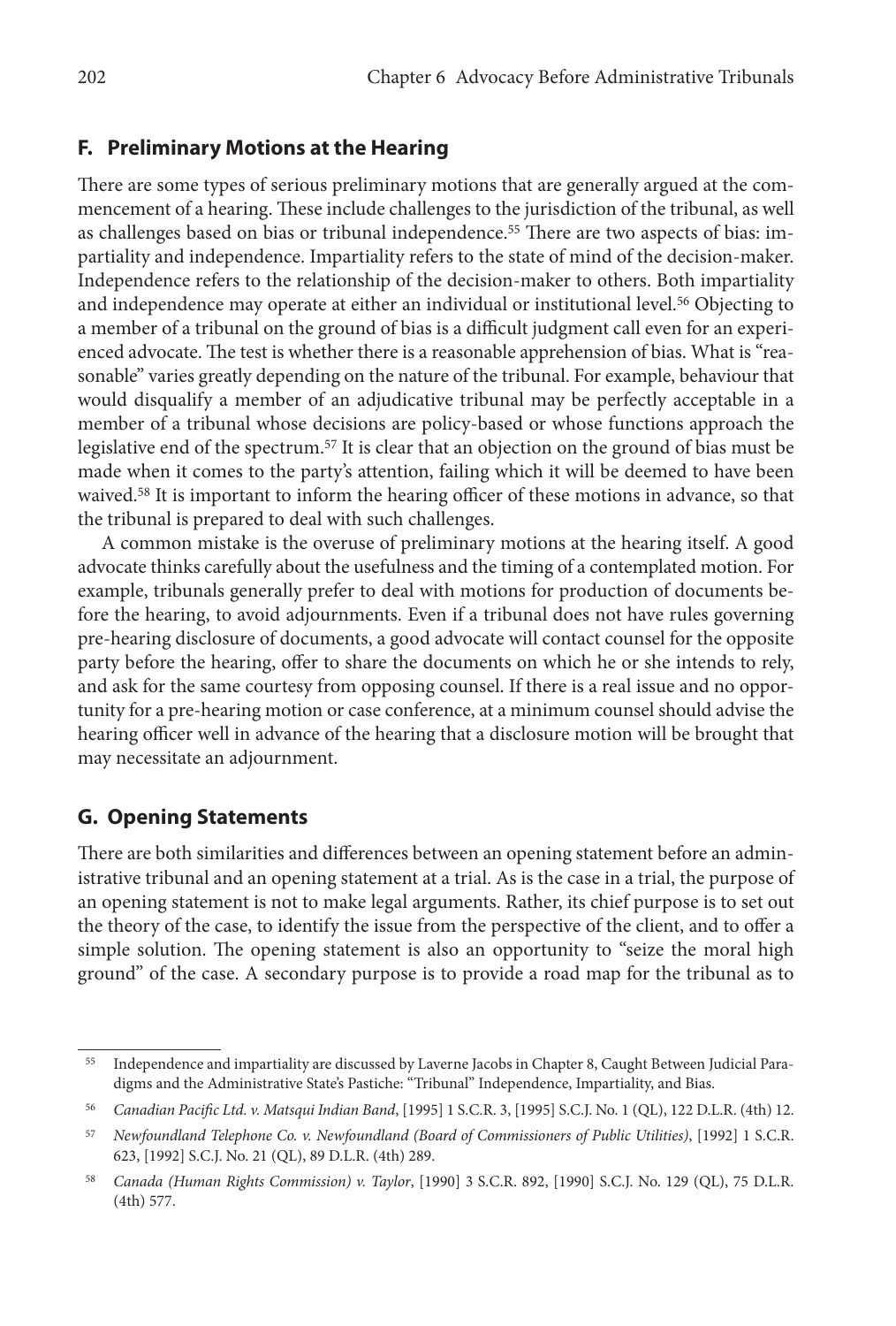<span id="page-18-0"></span>how the case will unfold—that is, to identify the chief witnesses and the purposes for which they will be called. This aspect of the opening statement is generally briefer and less-detailed than at a trial, unless the tribunal has court-like procedures or is dealing with a number of complex issues. It is important that the opening statement be flexible enough to take into account the inevitable vagaries of the evidence. It is crucial that the advocate not promise anything in an opening statement that cannot be delivered. Even if the tribunal does not remind the advocate of the promise, opposing counsel will. Many tribunals make opening statements of their own, have a checklist of questions they are expected to ask, or otherwise start the proceeding. Some may even question witnesses themselves.

## **H. Evidence**

As a general rule, tribunals are not bound by the strict rules of evidence. A good example is s. 15 of the SPPA, which states:

15(1) Subject to subsection (2) and (3), a tribunal may admit evidence at a hearing, whether or not given or proven under oath or affirmation or admissible as evidence in a court,

(a) any oral testimony; and

(b) any document or thing,

relevant to the subject matter of the proceeding and may act on such evidence, but the tribunal may exclude anything unduly repetitious.

(2) Nothing is admissible in evidence at a hearing,

(a) that would be inadmissible in a court by reason of any privilege under the law of evidence; or

(b) that is inadmissible by the statute under which the proceeding arises or any other statute.59

For each piece of evidence the advocate proposes to introduce, he or she should ask:

1. What facts will be established with this evidence?

2. How are the facts relevant to the issues in the hearing?

Is there any exclusionary rule that would prohibit calling the evidence—for example, privilege? General privileges in the law of evidence continue to apply in administrative proceedings.<sup>60</sup>

Is there a better source? Although hearsay evidence is admissible, the common-law concern about hearsay was based on fairness. Highly adjudicative tribunals dealing with serious matters involving the livelihood of an individual or behaviour that would amount to criminal conduct often do not admit hearsay evidence.<sup>61</sup> However, it is not an invariable rule that the more serious the subject matter of the proceeding, the less acceptable is hearsay evidence. For example, hearsay evidence is specifically permitted in child welfare proceedings in light

<sup>59</sup> SPPA, *supra* note 2, s. 15.

<sup>60</sup> *Pritchard v. Ontario (Human Rights Commission)*, 2004 SCC 31, [2004] 1 S.C.R. 809; SPPA, *supra* note 2,s. 15(2).

<sup>61</sup> *Bernstein v. College of Physicians & Surgeons* (1977), 15 O.R. (2d) 477 (Div. Ct.).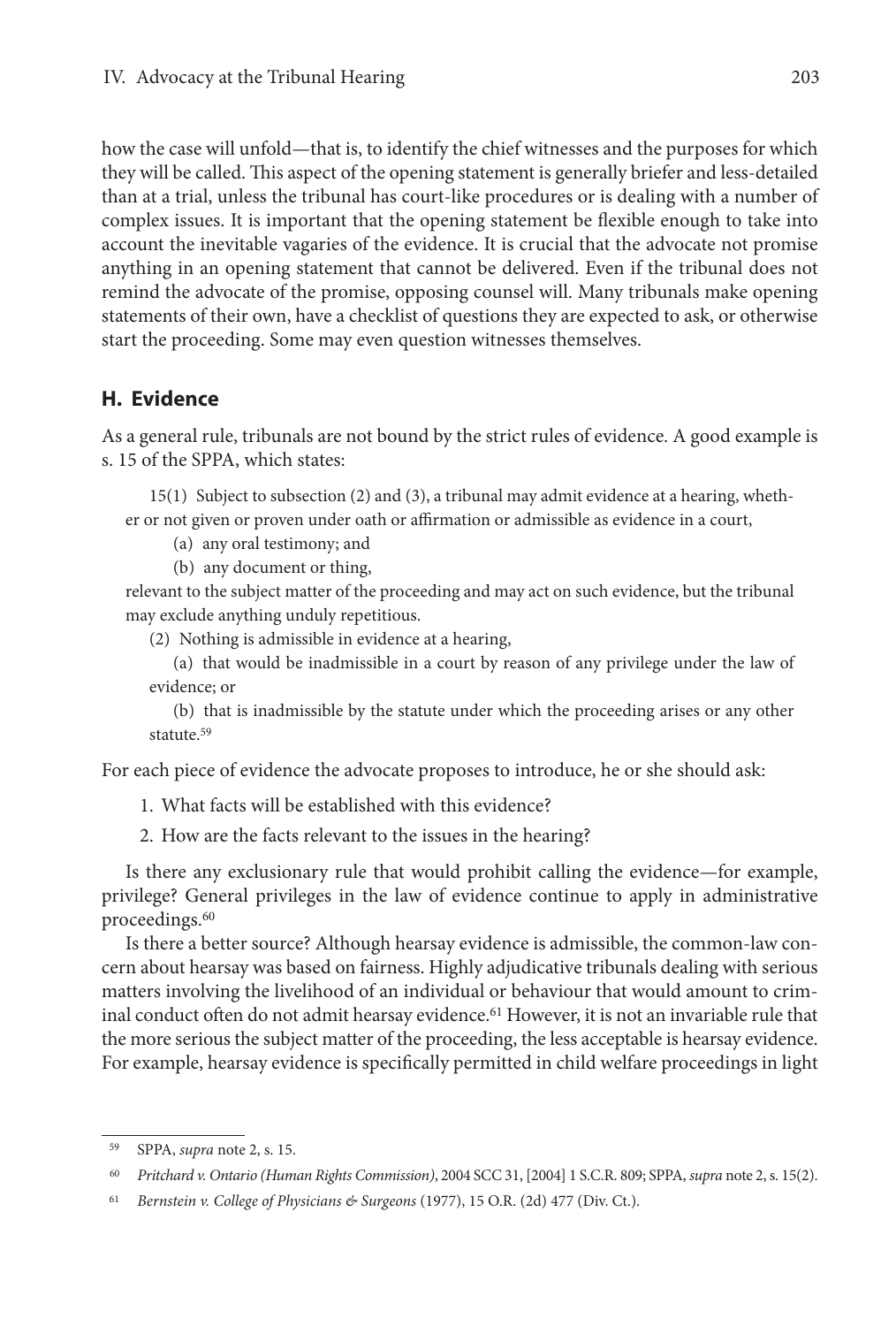<span id="page-19-0"></span>of the need to have all available information before the decision-maker, and in social welfare cases in light of the need for expedition and informality. The lesson is: know the tribunal.

Are there any rules that govern the admissibility of the evidence—for example, are there notice requirements? Tribunal rules often require that expert reports be produced in advance.

If another party objects to the admissibility of the evidence, is there an answer to those objections? In particular, what response is there to arguments about weight?

Some of these issues are discussed below in more detail.

**I. Relevance**

Tribunals do not have the jurisdiction to hear evidence that is not relevant to the proceedings. The type of evidence that a tribunal can consider relates directly to natural justice concerns. The tribunal cannot take into account entirely irrelevant facts, or decide on the basis of facts for which there is no evidence. Relevant evidence means evidence having any tendency to make the existence of any fact that is of consequence to the determination of the matter more probable or less probable than it would be without the evidence.<sup>62</sup>

On the importance of presenting relevant evidence to support each component of a decision, see *Trinity Western University v. British Columbia College of Teachers*. <sup>63</sup> Trinity Western, a Christian university, was seeking accreditation to sponsor a teacher-training degree. The university's community-standards document prohibited "biblically condemned" practices. From this the College inferred that the outlook of graduates would have a detrimental effect on the learning environment in schools where they taught. The College of Teachers denied the University the ability to sponsor a teacher-training program. The Supreme Court held that the College of Teachers erred in considering the beliefs of the institution, but not the actual impact of their beliefs on the teaching environment. The Court specifically held:

For the BCCT to have properly denied accreditation to TWU, *it should have based its concerns on specific evidence*. It could have asked for reports on student teachers, or opinions of school principals and superintendents. It could have examined discipline files involving TWU graduates and other teachers affiliated with a Christian school of that nature. Any concerns should go to risk, not general perceptions.64

## **J. Weight**

In addition to deciding whether evidence is relevant, a decision-maker must also decide how much weight to give to the tendered evidence. For example, an unsigned, undated letter regarding a fact in question may be relevant, but afford little weight because its statements cannot be verified. The more reliable the evidence is, the more weight should be accorded to it. The rules of evidence were developed by courts to prevent unfairness. Before an administrative tribunal, be prepared to argue issues as to weight from first principles—that is,

<sup>62</sup> *Canada (Attorney General) v. Gentles Inquest (Coroner of )* (1998), 116 O.A.C. 70 (Div. Ct.).

<sup>63 2001</sup> SCC 31, [2001] 1 S.C.R. 772.

<sup>64</sup> *Ibid.* at para. 38 (emphasis added).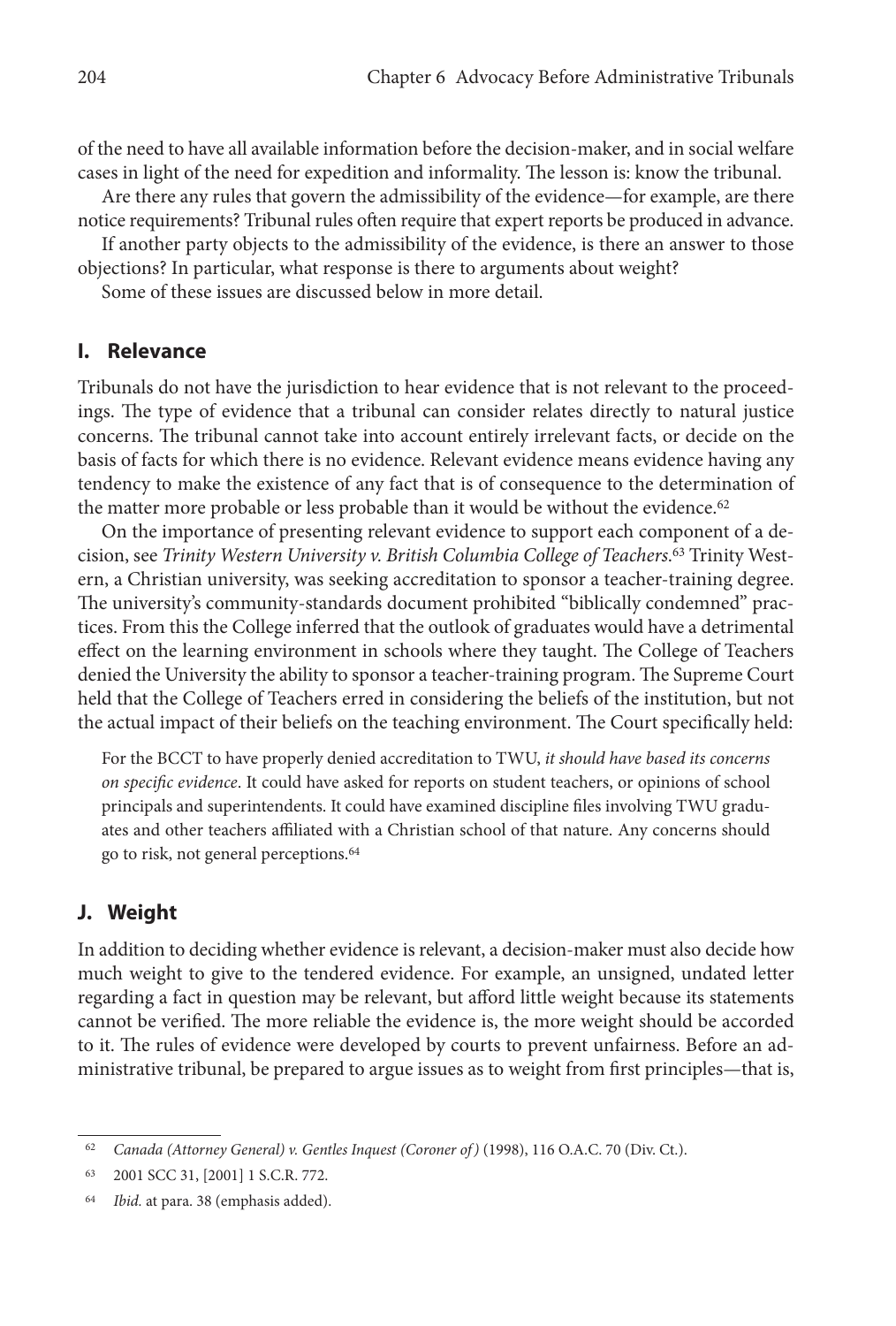<span id="page-20-0"></span>natural justice, procedural fairness, quality of administrative decision making, relevance given the purpose of the statute, and what is at stake for the individual.

# **K. Admissibility**

Look to the tribunal's statutory provisions and to procedural codes like the SPPA to assist with admissibility issues. First, the statute may contain specific provisions on how evidence is to be dealt with. Second, the statute may describe the mandate of the tribunal and the scheme it administers in terms that suggest which considerations and priorities should weigh heavily on the tribunal in making decisions—for example, whether the tribunal should favour protection of the public or some other value. If there is some question about the admissibility of evidence, reference to the values and mandate of the tribunal may assist in resolving it.

# **L. Standard of Proof**

There is a single standard of proof—that is, the balance of probabilities—for all civil cases, including administrative cases. The evidence must be "sufficiently clear, convincing and cogent" to meet the balance of probabilities test.65 The advocate must recognize the differences among administrative tribunals in assessing the nature of evidence required. In order to meet this exacting standard, the advocate should make efforts to call the best evidence available.

# **M. Judicial Notice**

Expert tribunals may take notice of generally recognized facts within their specialized knowledge. For example, discipline panels in medical cases may make certain findings of fact based on their own knowledge of human anatomy.66 Section 16 of the SPPA provides that a tribunal may take notice of facts that may be judicially noticed, and take notice of any generally recognized scientific or technical facts, information or opinions within its scientific or specialized knowledge.

# **N. Examination-in-Chief**

The usual rules of direct examination apply to most administrative hearings. However, a tribunal that is at the inquisitorial, as opposed to the adjudicative, end of the spectrum of administrative decision-makers may elect to question a party first.<sup>67</sup> The advocate must know what kind of tribunal is involved and what its practice is with respect to direct examination.

Perhaps surprisingly, examination-in-chief is a significantly more important skill than cross-examination. In case preparation, the focus should be on presenting a good case.

<sup>65</sup> *F.H. v. McDougall*, 2008 SCC 53, [2008] 3 S.C.R. 41 at para. 46.

<sup>66</sup> *Reddall v. College of Nurses* (1983), 149 D.L.R. (3d) 60 at 65 (Ont. C.A.); *Ringrose v. College of Physicians & Surgeons (No. 2)* (1978), 83 D.L.R. (3d) 680 at 695-96 (Alta. C.A.).

<sup>67</sup> *Thamotharem v. Canada (Minister of Citizenship and Immigration)*, 2007 FCA 198, [2008] 1 F.C.R. 385.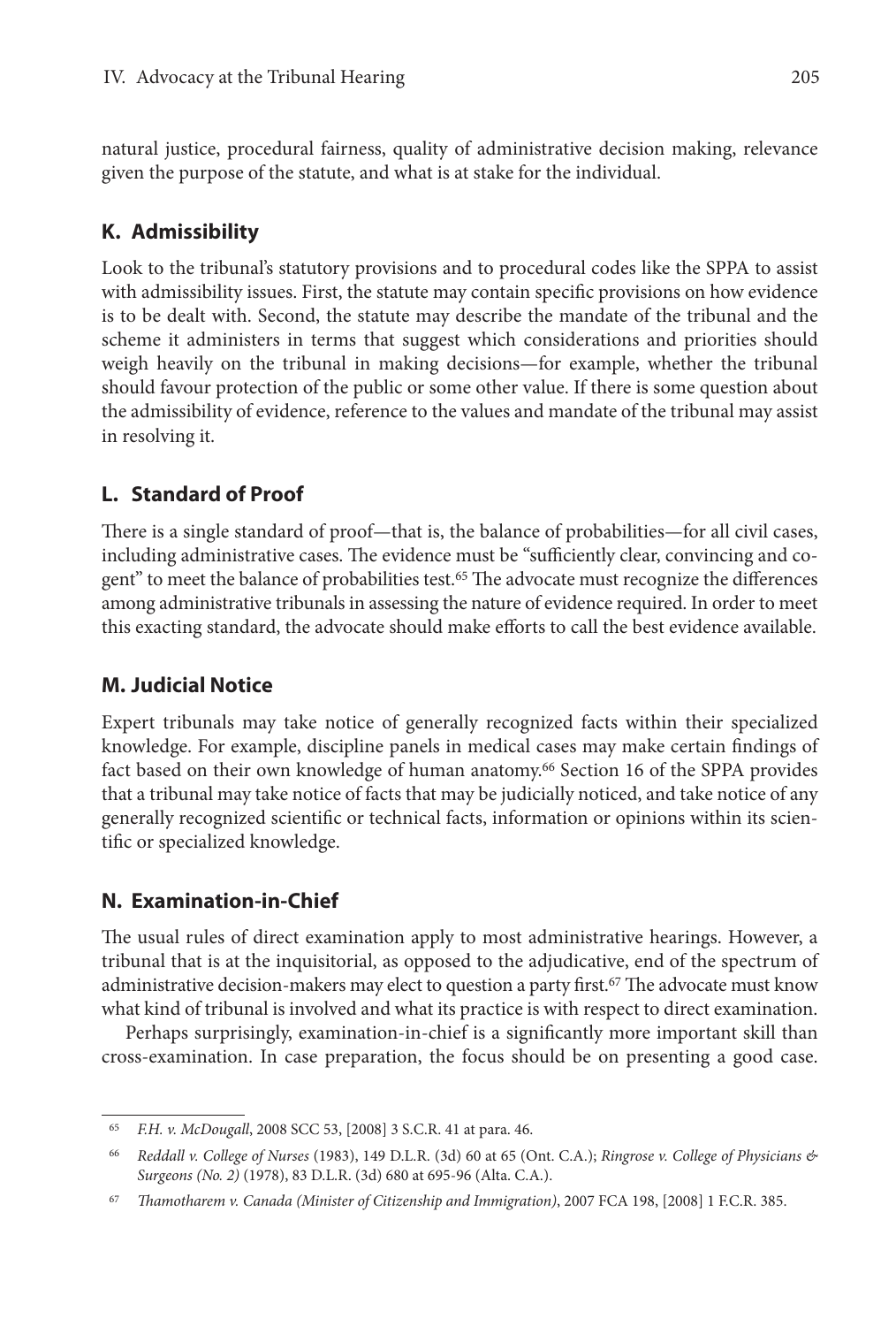<span id="page-21-0"></span>More cases are won on direct examination than on cross-examination, because the advocate can (more or less) control direct examination. The most important thing to remember about examination-in-chief is that counsel is trying to assist the witness to tell the story in his or her own words. Counsel's job is to make it seem that the evidence comes out effortlessly and persuasively. The advocate's work in structuring the questions will help the witness tell the story.

As discussed above, the strict civil and criminal rules of evidence do not apply. In practice, however, this may not make much of a difference, because the rules of evidence formally set out what is often a common-sense approach to developing evidence and also govern the expectations of most tribunals about the calling of evidence. For example, although, in theory, there may be more latitude to lead witnesses in an administrative tribunal, it is bad practice and bad advocacy to lead too much.

As also discussed above, the case should have a persuasive theme, consistent with the purpose of the statute, which is designed to take into account the normative policy choices reflected in the regulatory context. The evidence of each witness should advance the theme. What questions will do so? What facts should be highlighted?

Examinations-in-chief should be structured with headlines. Statements such as "The next group of questions is about your health after the operation" and "Turning to questions about your income before the accident …" help both the witness and the tribunal understand where counsel is going—that is, they flag transitions in the evidence.

Any general advocacy textbook will summarize the rules of advocacy on direct examination. The most important rules include:

- • Use open-ended questions—for example, who, what, where, when, why, how, describe, and what happened next?
- Elicit short bits of information through targeted questions—that is, avoid approaches such as "tell us about your complaint."
- • Be prepared to introduce and use documents in the course of the examination-inchief. Practice introducing exhibits and taking the witness through the documents in advance.

# **O. Cross-Examination**

Cross-examination in administrative proceedings may differ substantially from those in court proceedings. Counsel should be aware that statutory procedural codes may limit cross-examination rights. The ATA requires cross-examination only where the party "will not have a fair opportunity" to contradict the allegations against him or her without it. The SPPA permits a tribunal to "reasonably limit cross-examination." What is reasonable is determined by reference to the common law. Refusal to permit cross-examination altogether does not always amount to a denial of fairness at common law. For example, in multi-party hearings involving policy issues, cross-examination may be refused.<sup>68</sup> Similarly, it may not

<sup>68</sup> *Unicity Taxi Ltd. v. Manitoba (Taxicab Board)*, [1992] M.J. No. 381 (QL), aff 'd [1992] M.J. No. 608 (C.A.) (QL).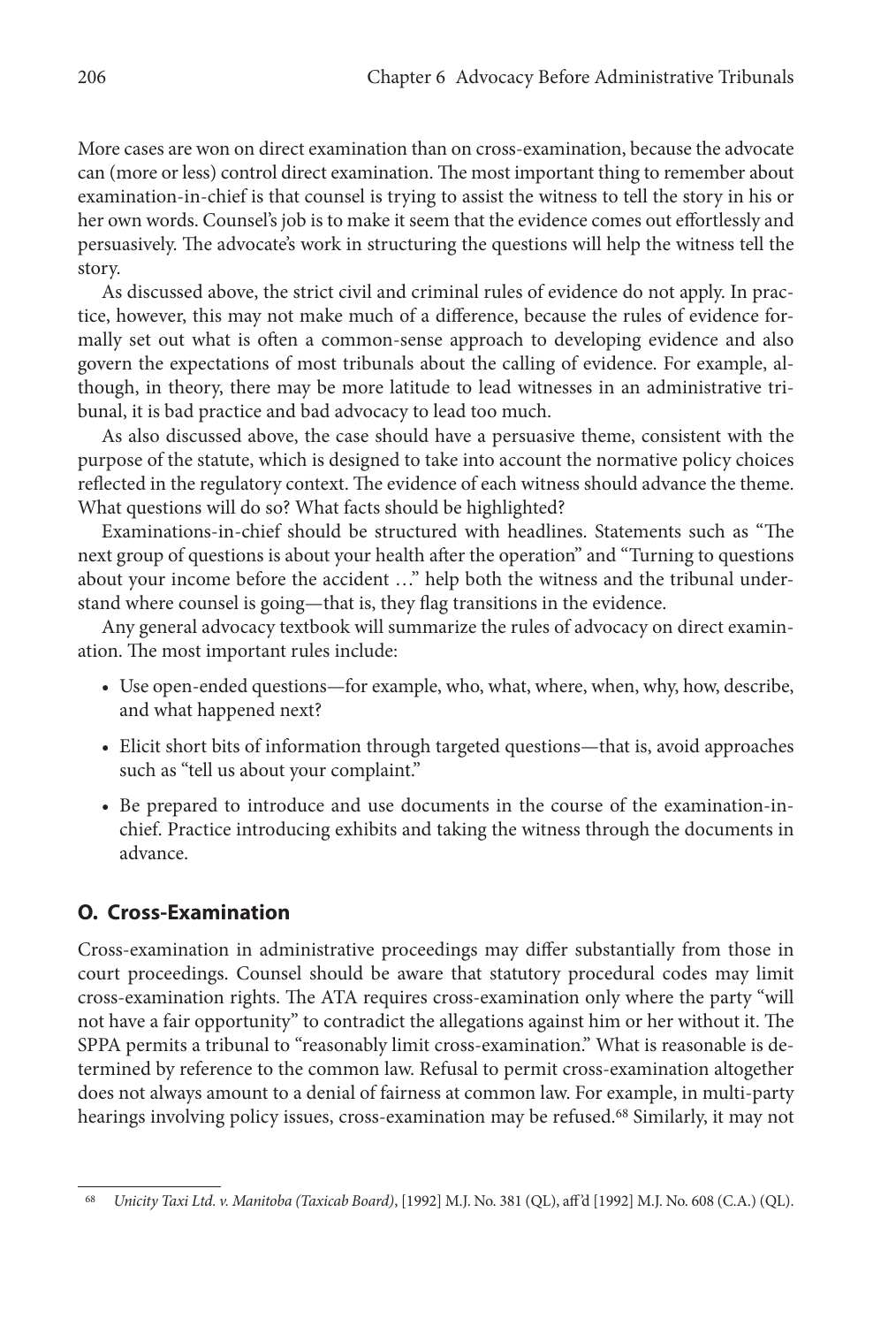<span id="page-22-0"></span>be appropriate to permit cross-examination in a hearing that is intended to be informal and expeditious.<sup>69</sup>

The primary purpose of cross-examination is to test the credibility of the witness. If the proceeding does not involve matters of credibility, cross-examination may not be necessary or appropriate.

Most proceedings will not have any type of examination for discovery, so crossexamination in tribunal hearings is often more fun (with greater opportunity for surprises, both good and bad) than civil trials. That being said, in cross-examining a witness, the traditional techniques of advocacy apply:

- Control the witness.
- Avoid short questions—include only one fact per question.
- • Avoid open-ended questions—for example, questions beginning with why or how.
- • Impeachment on the basis of a prior inconsistent statement is an effective crossexamination tool. Make sure that the fact is material, helps the case, and that there is a genuine contradiction, before attempting impeachment.
- Have a reason behind every area of questioning—that is, know where the question will lead and think about how to get there with minimal damage. Bad answers count against the client's case.

# **P. Tribunal Precedents**

It is important to understand the composition of the tribunal. Mature tribunals, like the Ontario Labour Relations Board or the Ontario Municipal Board, have well-established jurisprudence. Although tribunals are not bound to follow their previous decisions, $70$  it is a bold step for an advocate to ask a tribunal to depart from established precedent. Occasionally, however, a precedent requires re-examination. In such a case, it is best to acknowledge the existence of and the policy reasons for the tribunal's line of authority and argue that a modification of the jurisprudence is necessary to give continuing effect to the policies identified by the tribunal. Many tribunals are concerned with ensuring the consistency of tribunal decisions, particularly busy tribunals with a number of decision-makers. Where an advocate raises a novel or significant issue, particularly where it represents a departure from existing jurisprudence, tribunal members may wish to consult with colleagues who are not on the hearing panel for the purpose of obtaining their advice, input, or expertise. In *Consolidated-Bathurst*, the Supreme Court of Canada confirmed that convening meetings of an entire tribunal is a practical means of consulting the experience and expertise of all tribunal members when making an important policy decision and obviates the possibility that different panels might inadvertently render inconsistent decisions.71

<sup>69</sup> *MacInnis v. Canada (Attorney General)*, [1996] F.C.J. No. 1117 (QL), 139 D.L.R. (4th) 72 (C.A.).

<sup>70</sup> *Domtar Inc. v. Quebec (Commission d'appel en matiere de lesions professionelles)*, [1993] 2 S.C.R. 756.

<sup>71</sup> See *IWA v. Consolidated-Bathurst Packaging Ltd.*, [1990] 1 S.C.R. 282 [*Consolidated-Bathurst*]; see also *Ellis-Don Limited v. Ontario (Labour Relations Board)*, 2001 SCC 4, [2001] 1 S.C.R. 211.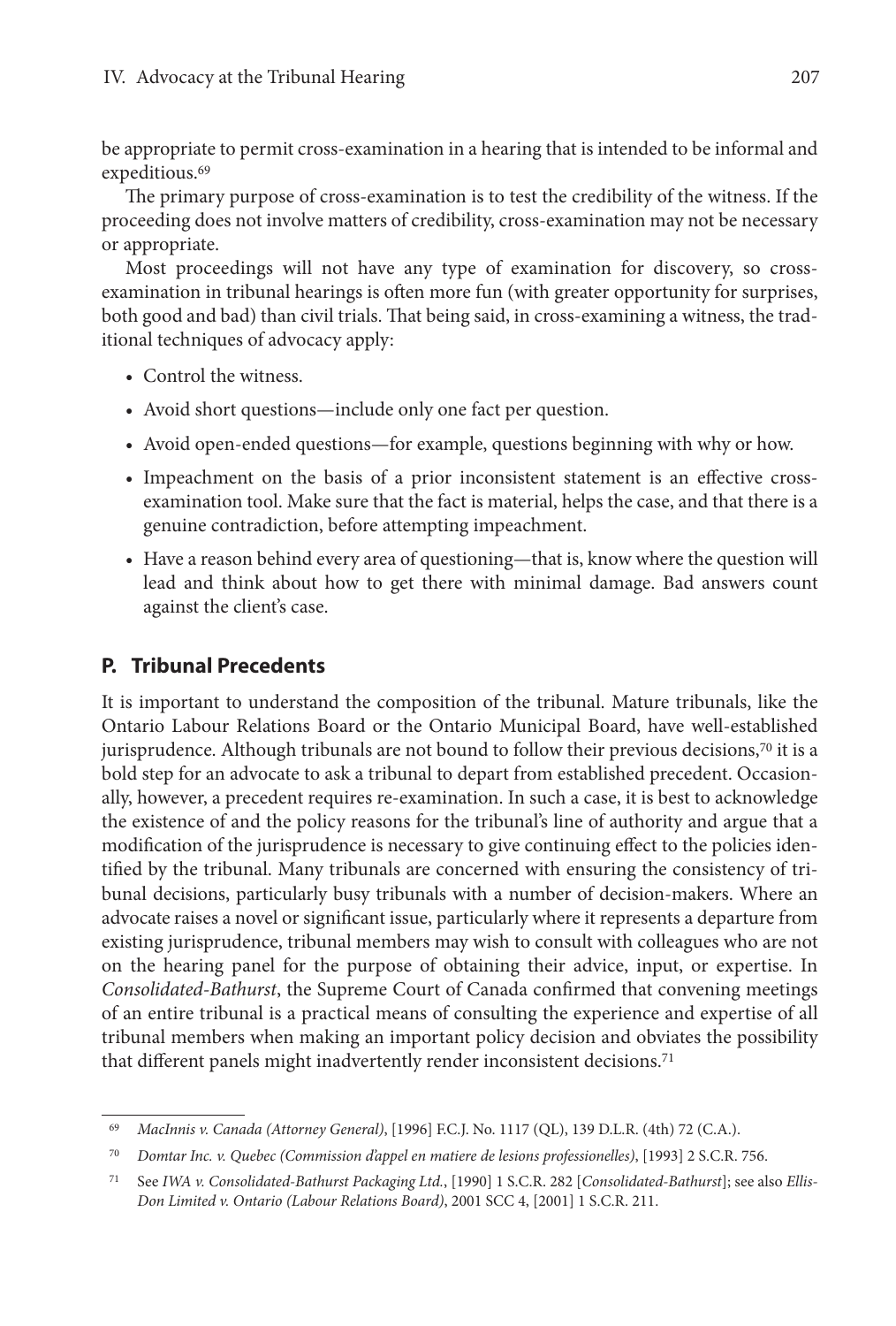## <span id="page-23-0"></span>**Q. Closing Argument**

Put bluntly, the purpose of a closing argument is to persuade the tribunal that the client should win. In the closing argument, make submissions on the facts and law that establish the client's case and cast doubt on any other interpretation. The closing argument is the opportunity to summarize the evidence in a persuasive manner; argue about the evidence, challenging the other side's case directly; persuade the tribunal to make findings of fact that favour the client's case; argue about the application of the law to the facts of the case; and persuade the tribunal that the client's case is just and in accordance with the facts and the law.

Where there are factual disputes, be prepared to argue issues such as:

- the conclusion or inferences;
- circumstantial evidence;
- analogies;
- credibility and motive;
- the weight of evidence;
- application of the law or justice;
- which witnesses can be trusted, or who should be believed, and why;
- the reasonableness of witness testimony, especially in light of other evidence in the case;
- the importance of documents; and
- which expert is to be preferred, and why.

Written submissions can be effective if it is the practice of the tribunal to reserve its decisions. Know the tribunal. If the case involves complex legal issues, it may also be helpful to the tribunal to have written submissions. However, if the case is one in which the tribunal is being asked to depart from or to expand on a line of authority, it may be preferable to have oral argument or at least a combination of oral and written argument to facilitate a full explanation of the issue and an opportunity for questions from the tribunal. If the opportunity for written submissions is offered to one party, it should be offered to all parties.72

Sometimes it may be advisable to request an opportunity to divide up the submissions. For example, in a professional discipline case, it is more effective to make submissions on penalty only after there have been submissions on and a finding of misconduct.73

## **R. Reasons, Reconsiderations, and Reviews**

It is not uncommon for enabling statutes to require the decision-maker to provide reasons for decision. The procedural codes have varying provisions. The ATA requires reasons where

<sup>72</sup> *Communications, Energy and Paperworkers Union, Powell River Local 76 v. British Columbia (Power Engineers and Boiler and Pressure Vessel Safety Appeal Board)*, [2001] B.C.J. No. 2764 (QL), 209 D.L.R. (4th) 208 (C.A.).

<sup>73</sup> *Brock-Berry v. Registered Nurses' Association*, [1995] B.C.J. No. 1876 (QL), 127 D.L.R. (4th) 674 (C.A.); *College of Physicians and Surgeons v. Petrie*, [1989] O.J. No. 187 (QL), 68 O.R. (2d) 100 (Div. Ct.).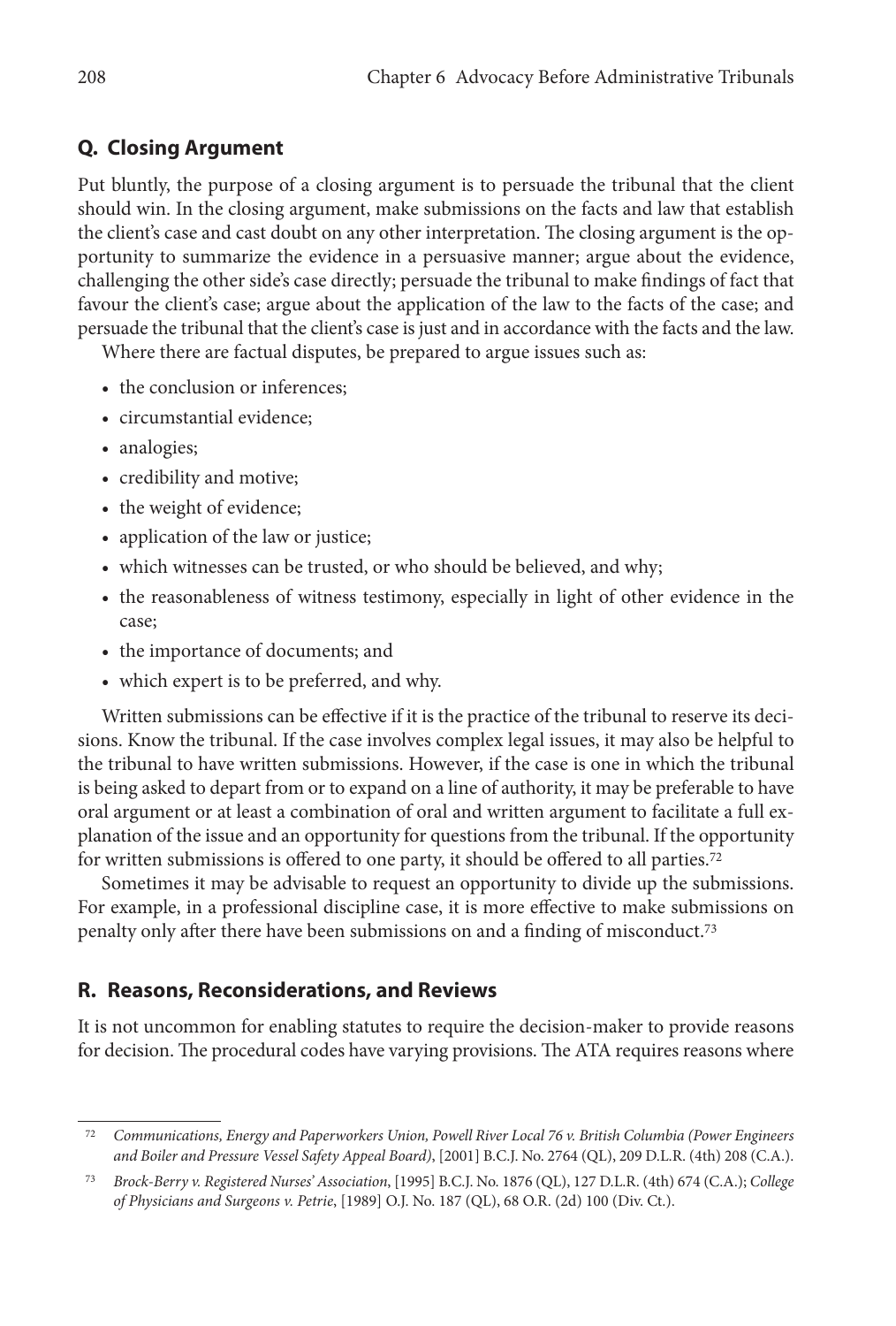<span id="page-24-0"></span>the decision of the authority "adversely affects the rights of a party."74 Quebec's procedural code requires that every decision of an adjudicative tribunal be accompanied by reasons. In contrast, the SPPA requires that written reasons be provided "if requested by a party."75 However, as noted above, the common law may require that reasons be provided even if the enabling legislation or the procedural code does not.76

Unlike courts, many administrative tribunals have the power to reconsider or review their decisions, under either their enabling legislation or the applicable procedural code. The decision whether to request reconsideration must be made strategically. It may not result in the remedy sought by the client. Rather, it can have the unintended effect of permitting the tribunal to correct or explain a deficiency in the original decision that may have been a ground for appeal or judicial review.77

## **V. Conclusion**

It is worth repeating the cardinal rule of advocacy before administrative tribunals: know your tribunal. Advocacy is concerned with how certain disputes reach tribunals (or courts on appeals or applications for judicial review) and how administrative law is advanced in those settings. The different contexts in which administrative tribunals operate is the key to understanding many administrative law concepts. For most of the concepts discussed in this text, there is no more important context than advocacy. Without clients who are willing (and able) to challenge administrative decision making, and advocates arguing for new approaches to existing doctrines, or tribunal members and judges articulating their understanding of administrative law, the rest of this book would not be possible.

#### SUGGESTED ADDITIONAL READINGS

To prepare for objections at a hearing, bring a textbook or evidence summary with you. Having a textbook handy helps you frame objections you may have and respond to objections. If you have a lot of space, bring:

#### **BOOKS AND ARTICLES**

Bryant, Alan W., Sidney N. Lederman, & Michelle K. Fuerst, *Sopinka, Lederman & Bryant—The Law of Evidence in Canada*, 3d ed. (Markham, ON: LexisNexis Canada, 2009).

Paciocco, David M., & Lee Stuesser, *The Law of Evidence*, 6th ed. (Toronto: Irwin Law, 2011).

<sup>74</sup> ATA, *supra* note 3.

<sup>75</sup> SPPA, *supra* note 2.

<sup>76</sup> *Baker*, *supra*, note 20, at para. 43.

<sup>77</sup> See the Ontario Labour Relations Board's reconsideration decision referred to in *Consolidated-Bathurst*, *supra*, note 71.